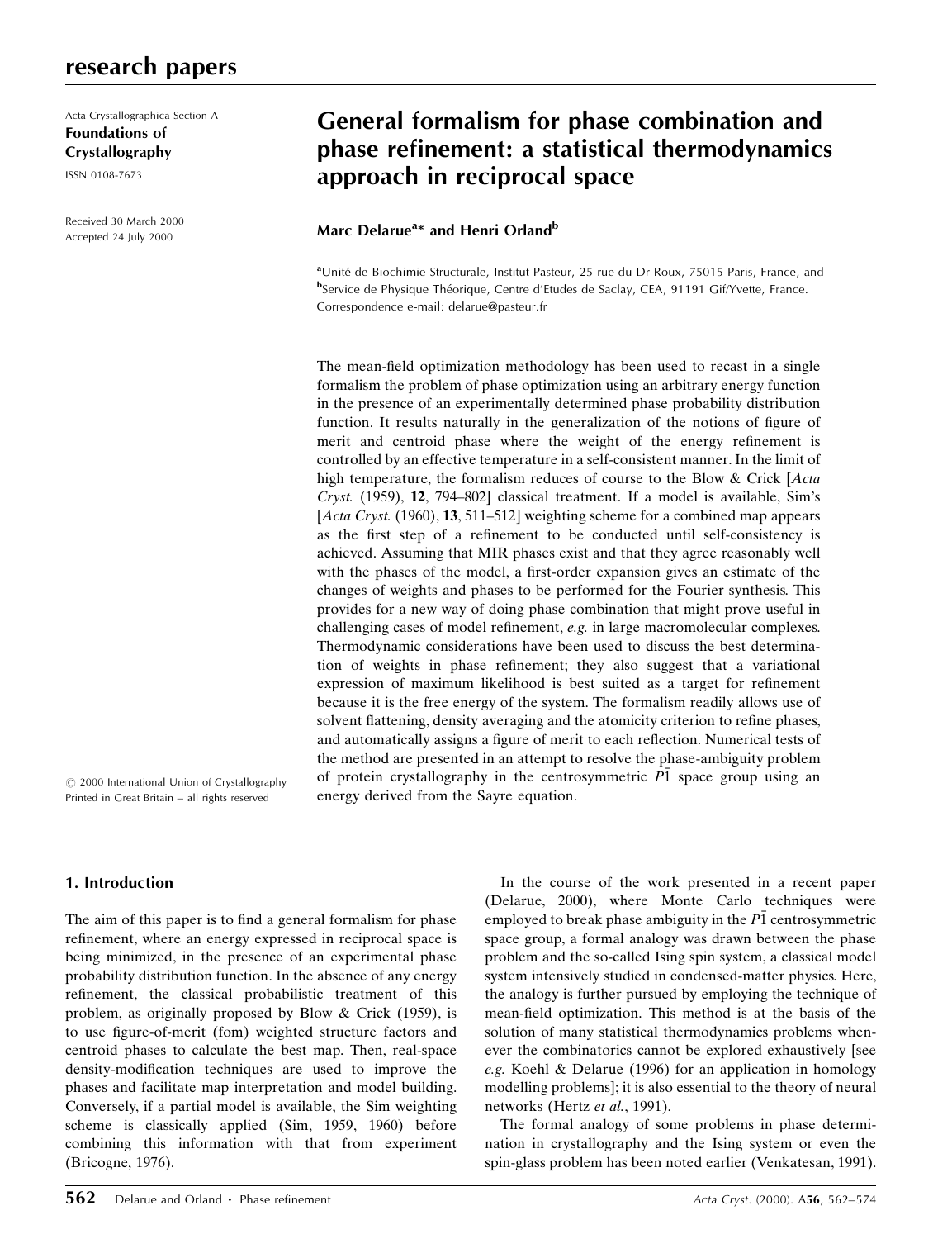The connection between crystallography and thermodynamics was used with success for small-molecule crystallography (Khachaturyan et al., 1981; Semenovskaya et al., 1985); in this case, the theory was expressed in real space. Here, an entirely new application of mean-field optimization theory derived from statistical mechanics is presented in reciprocal space to refine phases in protein crystallography. Statistical thermodynamics is the natural framework to study this problem because, loosely speaking, the phase distribution probability function contributes to the entropy of the system, which competes with the energy being refined. It results in the generalization of the notion of figure of merit and centroid phase of Blow & Crick (1959) with the weight of the energy being controlled by an effective temperature in a self-consistent manner.

This paper is organized as follows: in the following section, the general theory of mean-field optimization of a system of interacting reflections in any space group is presented, in the presence of biased phase probability distribution functions. Special attention is devoted to the phase-refinement case, with two extreme cases treated in detail: (i) the Sim weighting scheme is recovered and extended to a self-consistent formulation; and (ii) if MIR phase information is available, the best Fourier coefficients for a combined map are rederived: this leads to an entire new view in phase combination. Then, the evaluation of classical thermodynamic functions such as entropy and free energy offers a new interpretation of the maximum-likelihood target function. Finally, the problem of choosing the best temperature is examined in the context of the linear response theory of thermodynamics. Other energy functions to be refined are presented in a general form, all of them derived from real-space constraints, but expressed in reciprocal space, and briefly discussed. The analytical treatment of the minimization of an energy function based on solvent flattening or on the atomicity criterion (for which the formalisms are very similar) is introduced in the main text, while most of the formal derivations on this subject are deferred to Appendices A and B. The rest of the paper is devoted to numerical tests of the theory.

#### 2. General theory

Suppose that an experimental phase distribution function  $P(\varphi_k)$  is available and that one wants to choose, for each reflection k, the phase  $\varphi_k$  that minimizes a global energy function  $E(\{\varphi_k\})$  to be specified later. The classical statistical thermodynamics treatment of this problem starts with the evaluation of the partition function Z, which reads:

$$
Z = \int \prod_{k} d\varphi_k \, P(\varphi_k) \exp[-\beta E(\{\varphi_k\})],\tag{1}
$$

where the integral over each  $d\varphi_k$  is to be performed between 0 and  $2\pi$  and where  $\Pi_k d\varphi_k P(\varphi_k)$  can be seen as the Lebesgue measure of integration of the microcanonical states of phase sets  $\{\varphi_k\}$  of energy  $E(\{\varphi_k\})$  and Boltzmann weights  $\exp[-\beta E({\varphi_k})]$ . This partition function Z can be written, with the help of the Dirac delta function  $\delta$ , as

$$
Z = \int \prod_k d\varphi_k \int \prod_k dz_k \prod_k dz_k^* P(\varphi_k) \delta[z_k - \exp(i\varphi_k)]
$$
  
 
$$
\times \delta[z_k^* - \exp(-i\varphi_k)] \exp[-\beta E(\{z_k^*, z_k\})].
$$
 (2)

In this form, it can be seen that it is now possible to perform the integral over the phase probability distribution, i.e. over the  $d\varphi_k$ . Indeed, exponentiating the  $\delta$  function (see for instance Negele & Orland, 1987), using an analogue in complex space of the well known identity

$$
\delta(x - x_0) = 1/2\pi \int dy \exp[iy(x - x_0)] \tag{3}
$$

and omitting the unessential normalization factor  $1/2\pi$ , equation (2) now reads

$$
Z = \int \prod_k d\varphi_k \int \prod_k dz_k \prod_k d\zeta_k \int \prod_k z_k^* \prod_k d\zeta_k^* P(\varphi_k)
$$
  
×  $\exp\{i\zeta_k[z_k - \exp(i\varphi_k)]\} \exp\{i\zeta_k^* [z_k^* - \exp(-i\varphi_k)]\}$   
×  $\exp[-\beta E(\{z_k^*, z_k\})].$  (4)

Rearranging the order of integration, one finds

$$
Z = \int \prod_k dz_k \prod_k d\zeta_k \int \prod_k dz_k^* \prod_k d\zeta_k^* \exp \left\{ - \beta E(\{z_k^*, z_k\}) + \sum_k i\zeta_k z_k + i\zeta_k^* z_k^* + \log \int_0^{2\pi} P(\varphi_k) d\varphi_k \exp[-i\zeta_k \exp(i\varphi_k) - i\zeta_k^* \exp(-i\varphi_k)] \right\}.
$$
\n(5)

In effect, we have now built a field theory of the phaserefinement problem in crystallography; the  $\zeta_k$  and  $\zeta_k^*$  are the conjugate fields of  $z_k$  and  $z_k^*$ , respectively. Mean-field theory consists in evaluating this integral through the saddle-point approximation, which amounts to looking for the values of the conjugate fields that minimize the exponent in the integral in (5) (see, for instance, Negele & Orland, 1987; Chaikin & Lubensky, 1995). Altogether, this gives four equations by differentiating the exponent in the integral with respect to  $z_k$ ,  $z_k^*$ ,  $i\zeta_k$  and  $i\zeta_k^*$ ; all these mean-field equations must be satisfied simultaneously:

(i) Derivatives of the exponent in (5) with respect to  $z_k$  and  $z_k^*$  give

$$
i\zeta_k = \beta(\partial E/\partial z_k)_{\text{MF}}
$$
 and  $i\zeta_k^* = \beta(\partial E/\partial z_k^*)_{\text{MF}}$ , (6*a*)

which are the local fields felt by reflection  $k$ , to be evaluated at the saddle point MF.

(ii) Derivatives of the exponent in (5) with respect to  $i\zeta_k$  and  $i\zeta_k^*$  give

$$
z_k^{\text{MF}} = \langle \exp(i\varphi_k) \rangle_{\text{MF}} \quad \text{and} \quad z_k^{\text{*MF}} = \langle \exp(-i\varphi_k) \rangle_{\text{MF}}, \quad (6b)
$$

where we have defined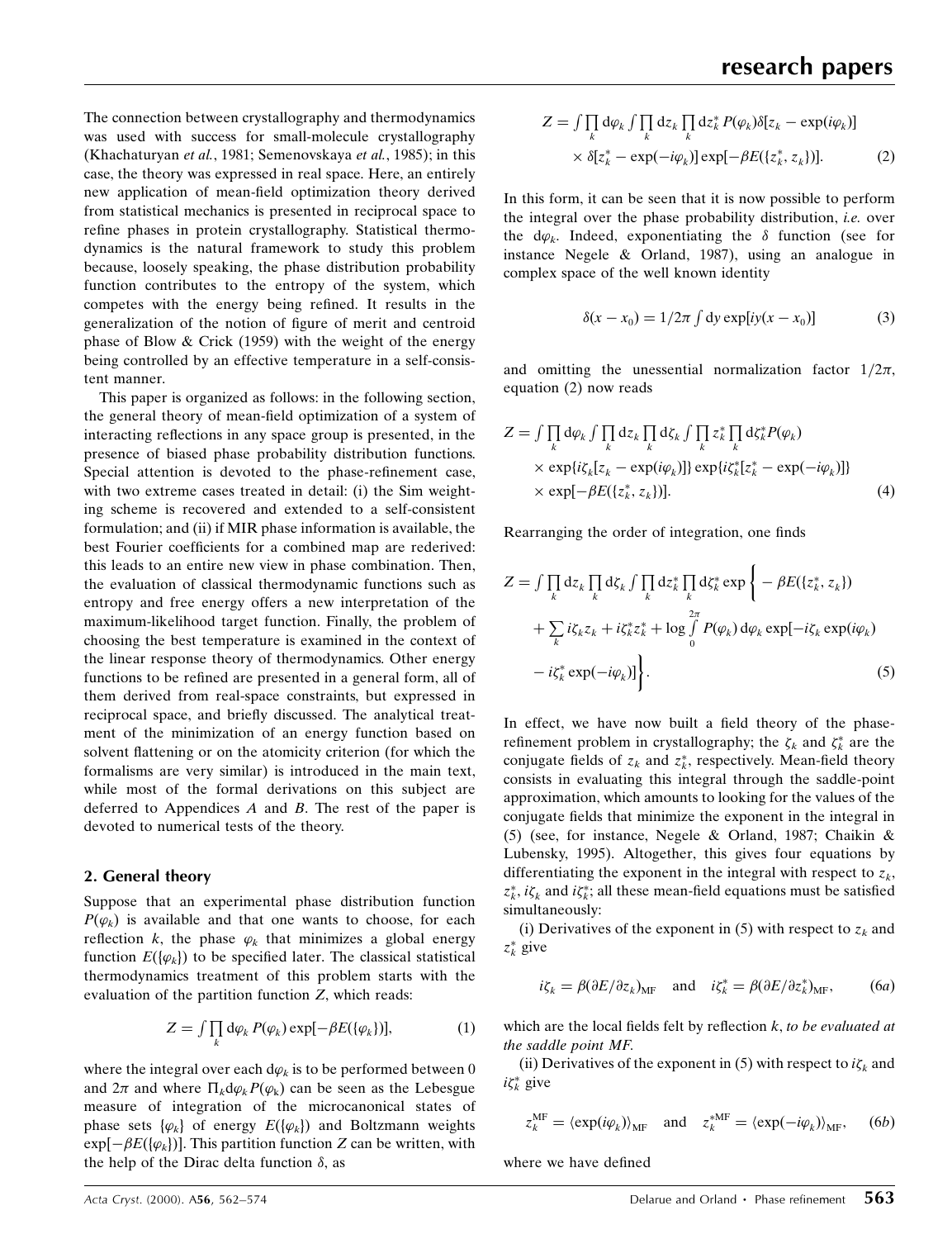$$
\langle \exp(i\varphi_k) \rangle_{\text{MF}} = \left\{ \int_0^{2\pi} P(\varphi_k) \, d\varphi_k \exp(i\varphi_k) \exp[-i\zeta_k \exp(i\varphi_k) - i\zeta_k^* \exp(-i\varphi_k)] \right\} \left\{ \int_0^{2\pi} P(\varphi_k) \, d\varphi_k \right\}
$$

$$
\times \exp[-i\zeta_k \exp(i\varphi_k) - i\zeta_k^* \exp(-i\varphi_k)] \right\}^{-1} \quad (7a)
$$

and

$$
\langle \exp(-i\varphi_k) \rangle_{\text{MF}} = \langle \exp(i\varphi_k) \rangle_{\text{MF}}^*.
$$
 (7b)

Note that  $\langle \exp(i\varphi_k) \rangle_{MF}$  is no longer of modulus 1 but should be written  $\mu_k^{\text{MF}}$  exp( $i\varphi_k^{\text{MF}}$ ) instead.  $\mu_k^{\text{MF}}$  plays the role of a generalized figure of merit [see equation (9) below].

Replacing  $i\zeta_k$  and  $i\zeta_k^*$  by their values using (6*a*), one finally gets from (6b):

$$
z_k^{\text{MF}} = \left\{ \int_0^{2\pi} P(\varphi_k) \, d\varphi_k \exp(i\varphi_k) \exp[-\beta(\partial E/\partial z_k) \exp(i\varphi_k) - \beta(\partial E/\partial z_k^*) \exp(-i\varphi_k)] \right\} \left\{ \int_0^{2\pi} P(\varphi_k) \, d\varphi_k
$$
  
×  $\exp[-\beta(\partial E/\partial z_k) \exp(i\varphi_k) - \beta(\partial E/\partial z_k^*) \exp(-i\varphi_k)] \right\}^{-1}$  (8a)

and its companion complex-conjugate equation:

$$
z_k^{\text{MF}*} = \left\{ \int_0^{2\pi} P(\varphi_k) \, d\varphi_k \exp(-i\varphi_k) \exp[-\beta(\partial E/\partial z_k) \exp(i\varphi_k) - \beta(\partial E/\partial z_k^*) \exp(-i\varphi_k)] \right\} \left\{ \int_0^{2\pi} P(\varphi_k) \, d\varphi_k
$$
  
×  $\exp[-\beta(\partial E/\partial z_k) \exp(i\varphi_k) - \beta(\partial E/\partial z_k^*) \exp(-i\varphi_k)] \right\}^{-1}$ . (8b)

More generally, equations (8) can be recast into

$$
\mu_k^{\text{MF}} = \frac{\int_0^{2\pi} P(\varphi_k) \, \mathrm{d}\varphi_k \exp(i\Delta\varphi_k^{\text{MF}}) \exp(-\beta Y_k)}{\int_0^{2\pi} P(\varphi_k) \, \mathrm{d}\varphi_k \exp(-\beta Y_k)},\tag{9}
$$

where

$$
Y_k = (\partial E/\partial z_k)_{\text{MF}} \exp(i\varphi_k) + (\partial E/\partial z_k^*)_{\text{MF}} \exp(-i\varphi_k)
$$
 (10)

is a real number and where we have set  $\Delta \varphi_k^{\text{MF}} = \varphi_k - \varphi_k^{\text{MF}}$  for simplicity.

Equations (8) or (9) are self-consistent equations that can be solved numerically iteratively by the Picard method (see below) in reciprocal space, provided that the energy that one wishes to minimize can be expressed in reciprocal space. The route we have taken to derive them is somewhat more complicated but completely equivalent to the simpler and classical variational mean-field treatment (Chaikin & Lubensky, 1995). A formal expression of the variational free energy being minimized by (9) will be provided later in the text.

Basically, what happens is that, in order to perform the phase integration in (2), we have somewhat loosened the constraint on the phases to lie on the unit circle and this results naturally in the weighting of each reflection by a generalized figure of merit, which we denote by  $\mu_k^{\text{MF}}$ .

Equations (8) and (9) are the main results of this paper. They can be applied to any energy  $E$  to refine and extend phases. It is interesting to check a few points about equation (9).

First, from this equation, the Blow & Crick (1959) formalism is recovered immediately, provided that  $E$  depends neither on  $z_k$  nor on  $z_k^*$  (or  $\beta = 0$ ), *i.e.* there is no phase refinement performed. Indeed, in this case the real part of  $(9)$ reads

$$
\mu_k^{\text{MF}} = \int_0^{2\pi} P(\varphi_k) \, d\varphi_k \cos \Delta \varphi_k^{\text{MF}} \Bigg/ \int_0^{2\pi} P(\varphi_k) \, d\varphi_k
$$
  
=  $\langle \cos \Delta \varphi_k^{\text{BC}} \rangle_{\beta=0},$  (11)

which is just the so-called Blow  $&$  Crick (1959) figure of merit (again, we have set  $\Delta \varphi_k^{\text{BC}} = \varphi_k - \varphi_k^{\text{BC}}$ ). As usual, the imaginary part of (9) helps define the centroid phase  $\varphi_k^{\text{BC}}$ .

Second, if the phase distribution is flat [average distribution] (AD)], *i.e.* contains no information  $[P(\varphi_k) = 1/2\pi]$ , (9) reads

$$
\mu_k^{\text{MF}} = \int_0^{2\pi} d\Delta \varphi_k \cos \Delta \varphi_k^{\text{MF}} \exp(-\beta Y_k) / \int_0^{2\pi} d\Delta \varphi_k \exp(-\beta Y_k)
$$
  
=  $\langle \cos \Delta \varphi_k^{\text{AD}} \rangle_{P(\varphi_k) = 1/2\pi},$  (12)

which can often be rearranged using modified Bessel functions if  $Y_k$  is linear in  $\cos \Delta \varphi_k^{\text{MF}}$ , as shown in the following section.

#### 3. Application to model refinement

#### 3.1. Phase combination

If a partial model is available, the energy to be minimized may be expressed as  $\sum_{\mathbf{r}} [\Delta \rho(\mathbf{r})]^2$  in real space, where  $\Delta \rho(\mathbf{r})$  is the difference between the true electron density and that of the model at grid point r. Using Parseval's theorem, this simply amounts to minimizing

$$
E = \sum_{\mathbf{k}} |\mathbf{F}_{obs}(\mathbf{k}) - \mathbf{F}_{calc}(\mathbf{k})|^2
$$
  
= 
$$
\sum_{\mathbf{k}} [z_k^* F_{obs}(\mathbf{k}) - \exp(-i\varphi_k^{calc}) F_{calc}(\mathbf{k})]
$$
  

$$
\times [z_k F_{obs}(\mathbf{k}) - \exp(i\varphi_k^{calc}) F_{calc}(\mathbf{k})],
$$
 (13)

where it is understood that  $F_{\text{calc}}$  and  $F_{\text{obs}}$  have been scaled together and where we have written

 $\mathbf{F}_{\text{calc}}(\mathbf{k}) = F_{\text{calc}}(\mathbf{k}) \exp(i\varphi_k^{\text{calc}})$ 

and

$$
\mathbf{F}_{\rm obs}(\mathbf{k}) = z_k F_{\rm obs}(\mathbf{k}) = \mu_k \exp(i\varphi_k) F_{\rm obs}(\mathbf{k}),\tag{14}
$$

anticipating the fact that all structure factors are ultimately to be weighted by a figure of merit.

In this kind of situation where the energy is quadratic (and only in this situation), the mean-field approximation is exact. Indeed, in this case, all the integrals are Gaussian integrals that can be evaluated directly and that lead to the same results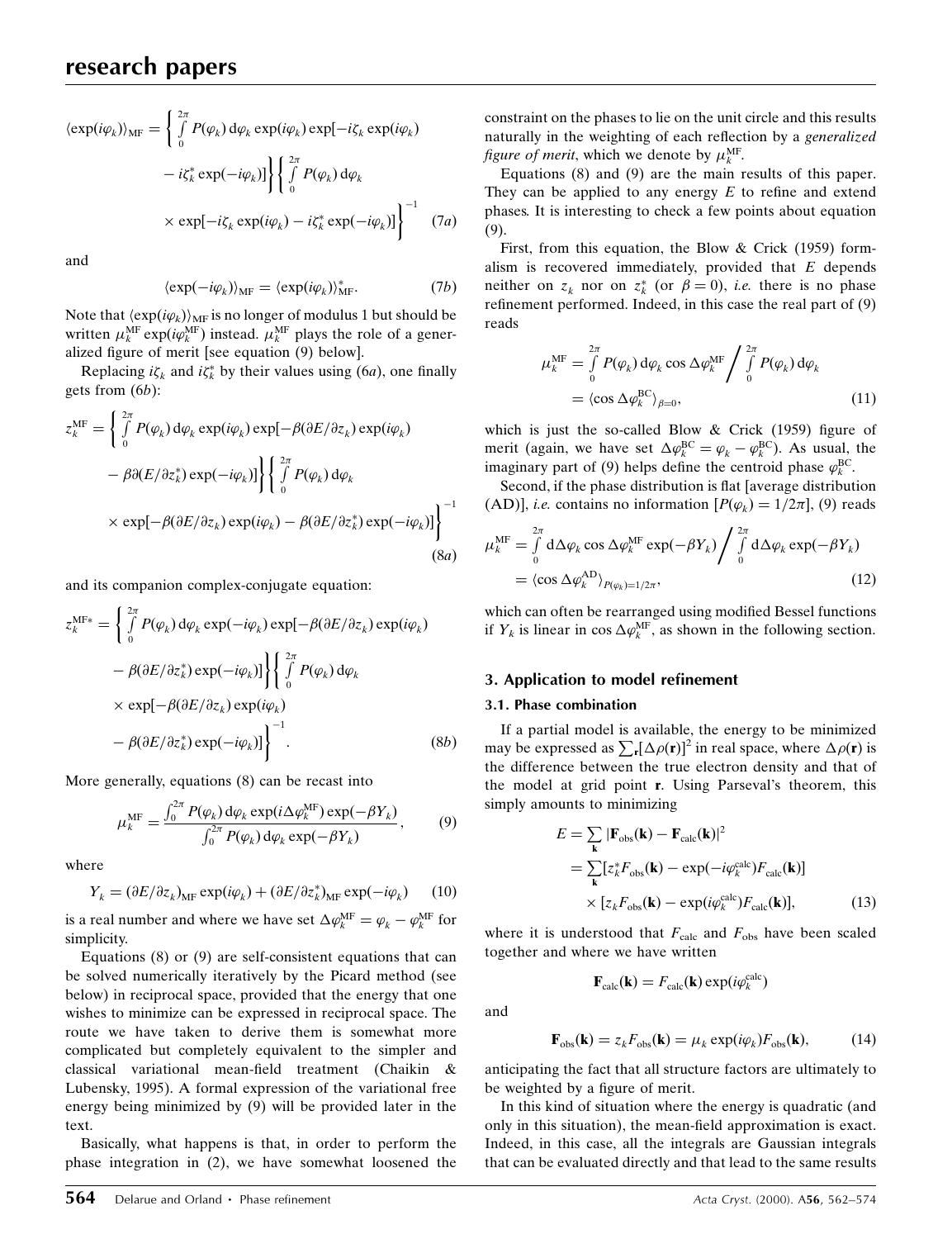as if evaluated by saddle-point methods (see e.g. Mathews & Walker, 1970).

Now, the derivatives  $\partial E/\partial z_k$  and  $\partial E/\partial z_k^*$  can be calculated explicitly. Indeed, setting

$$
\lambda_k = F_{\text{obs}}(\mathbf{k}) / F_{\text{calc}}(\mathbf{k}) \tag{15}
$$

and

$$
X_k = 2F_{\text{obs}}(\mathbf{k})F_{\text{calc}}(\mathbf{k}),\tag{16}
$$

one can then write, using the notations  $\Delta \varphi_k^{\text{calc}} = \varphi_k - \varphi_k^{\text{calc}}$  and  $\Delta \varphi_k^{\text{MF}} = \varphi_k - \varphi_k^{\text{MF}}$ :

$$
\mu_k^{\text{MF}} = \begin{cases}\n\int_0^{2\pi} P(\varphi_k) \, d\varphi_k \exp(i\Delta\varphi_k^{\text{MF}}) \exp[\beta X_k(\cos \Delta\varphi_k^{\text{calc}}] \\
-\lambda_k \mu_k^{\text{MF}} \cos \Delta\varphi_k^{\text{MF}})]\n\end{cases}\n\begin{cases}\n\int_0^{2\pi} P(\varphi_k) \, d\varphi_k \exp[\beta X_k(\cos \Delta\varphi_k^{\text{calc}}] \\
0\n\end{cases}
$$
\n
$$
-\lambda_k \mu_k^{\text{MF}} \cos \Delta\varphi_k^{\text{MF}})]\n\begin{cases}\n\frac{2\pi}{3} & \text{if } k \neq k, \text{if } k \neq k.\n\end{cases}
$$
\n(17)

This is equivalent to setting

$$
Y_k = -X_k(\cos \Delta \varphi_k^{\text{calc}} - \lambda_k \mu_k^{\text{MF}} \cos \Delta \varphi_k^{\text{MF}})
$$
 (18)

in (9).

Both real and imaginary parts of  $(17)$  will define the centroid mean-field phase  $\varphi_k^{\text{MF}}$  and the generalized figure of merit  $\mu_k^{\text{MF}}$  to be used in the Fourier synthesis, through the simple relations

 $\mu_k^{\rm MF}=\langle\cos\Delta\varphi_k^{\rm MF}\rangle_\beta$ 

and

$$
\tan \varphi_k^{\text{MF}} = \langle \sin \varphi_k \rangle_\beta / \langle \cos \varphi_k \rangle_\beta.
$$

It is the second term in the sum of the exponent in (17) that makes this equation self-consistent and different from previous treatments of the same problem.

The new mean-field phase  $\varphi_k^{\text{MF}}$  is the combined phase and  $\mu_k^{\text{MF}}$  its combined figure of merit. What is appealing in this formulation is that all kinds of information (experimental phase information, current state of the model-building process) are put automatically on the same footing. In other words, phase combination is dealt with in a natural way. Other energy constraints can also be easily taken into account, including physical constraints on the electron-density map (Arnold & Rossmann, 1986, see below), expressed in reciprocal space.

If the phase probability distribution function is known through heavy-atom derivatives, it is always possible to set

$$
P(\varphi_k) = \exp(A_k \cos \varphi_k + B_k \sin \varphi_k + C_k \cos 2\varphi_k + D_k \sin 2\varphi_k + K),
$$
 (19)

where K is a scaling factor and  $A_k$ ,  $B_k$ ,  $C_k$  and  $D_k$  are Hendrickson & Lattman coefficients (see e.g. Drenth, 1994); it then becomes possible to write (17) in a somewhat more compact analytical form. However, in most cases, it will be more convenient to integrate (17) numerically.

In the following two sections, we will show that (17) reduces to known equations in two limiting cases. We will also show

that, even in these two limiting cases, it is necessary to work with their fully self-consistent expression.

#### 3.2. Self-consistent Sim weighting scheme

Equation (17) can be applied in the situation where there is no experimental a priori phase information, but a partial model  $F_{\text{part}} = F_{\text{calc}}$  is available; the classical treatment of this situation was first given by Sim (1959, 1960). Indeed, if the phase probability distribution function is flat,  $P(\varphi_k) d\varphi_k = 1/2\pi d\varphi_k$  and, if one postulates  $\varphi_k^{\text{MF}} = \varphi_k^{\text{calc}}$ , the real part of (17) gives

$$
\mu_k^{\text{MF}} = \frac{\int_0^{2\pi} d\Delta \varphi_k \cos \Delta \varphi_k^{\text{MF}} \exp[\beta X_k (1 - \lambda_k \mu_k^{\text{MF}}) \cos \Delta \varphi_k^{\text{MF}}]}{\int_0^{2\pi} d\Delta \varphi_k \exp[\beta X_k (1 - \lambda_k \mu_k^{\text{MF}}) \cos \Delta \varphi_k^{\text{MF}}]} = I_1(\beta X_k [1 - \lambda_k \mu_k^{\text{MF}}]) / I_0(\beta X_k [1 - \lambda_k \mu_k^{\text{MF}}]),
$$
\n(20)

where  $I_1$  and  $I_0$  are modified Bessel functions of order 1 and 0, respectively.

In  $(20)$ , one is naturally led to define an *effective inverse* temperature  $\beta'_k = \beta(1 - \lambda_k \mu_k)$ , which goes to zero if  $\lambda_k \mu_k$  goes to 1; therefore, it has the nice feature of not doing any energy refinement if the figure of merit is already very good, *i.e.* close to 1, meaning that it will not spoil the available experimental phase information (see below).

Equation (20) is the self-consistent equation in  $\mu_k^{\text{MF}}$  that is to be compared with Sim's treatment of the same problem (Sim, 1959, 1960). It is identical to Sim's weighting scheme at the first cycle of the Picard iteration (setting for instance  $\mu_k^{(0)} = 0$ ) but may depart from it as the iteration process goes along. Actually, whatever the starting value of  $\mu_k$ , (20) still resembles Sim's weighting scheme with the understanding that the normalization factor  $1/\sum_i f_i^2$  has been absorbed in the inverse temperature  $\beta$ , to follow Sim's original weightingscheme formulation (Sim, 1959, 1960). This normalization factor appears if one decides to minimize

$$
E = \sum_{\mathbf{k}} |\mathbf{F}_{obs}(\mathbf{k}) - \mathbf{F}_{calc}(\mathbf{k})|^2 / \sum_{\mathbf{k}} |\mathbf{F}_{calc}(\mathbf{k})|^2 \qquad (21)
$$

instead of the unnormalized energy defined in  $(13)$ .

## 3.3. Best linear Fourier coefficients for the combined MIR map

Equation (17) tells us how to modify both the structure factors (weighting them with a figure of merit) and the phases in order to satisfy the energy-refinement criterion. This is in contrast with what is usually performed in the calculation of a combined map, where a linear combination of  $\mu_k^{\text{MF}} F_{obs}(\mathbf{k})$  and  $F_{\text{calc}}(\mathbf{k})$  is used (e.g. Read, 1986) as structure factors and where the phases are combined separately (Bricogne, 1976). We will now show that this can actually be seen as a special case of (17) under rather stringent but natural conditions.

To illustrate this point, let us assume that the corrections to Blow & Crick phases are small, *i.e. that the experimental phases* are not too far from the model currently being refined.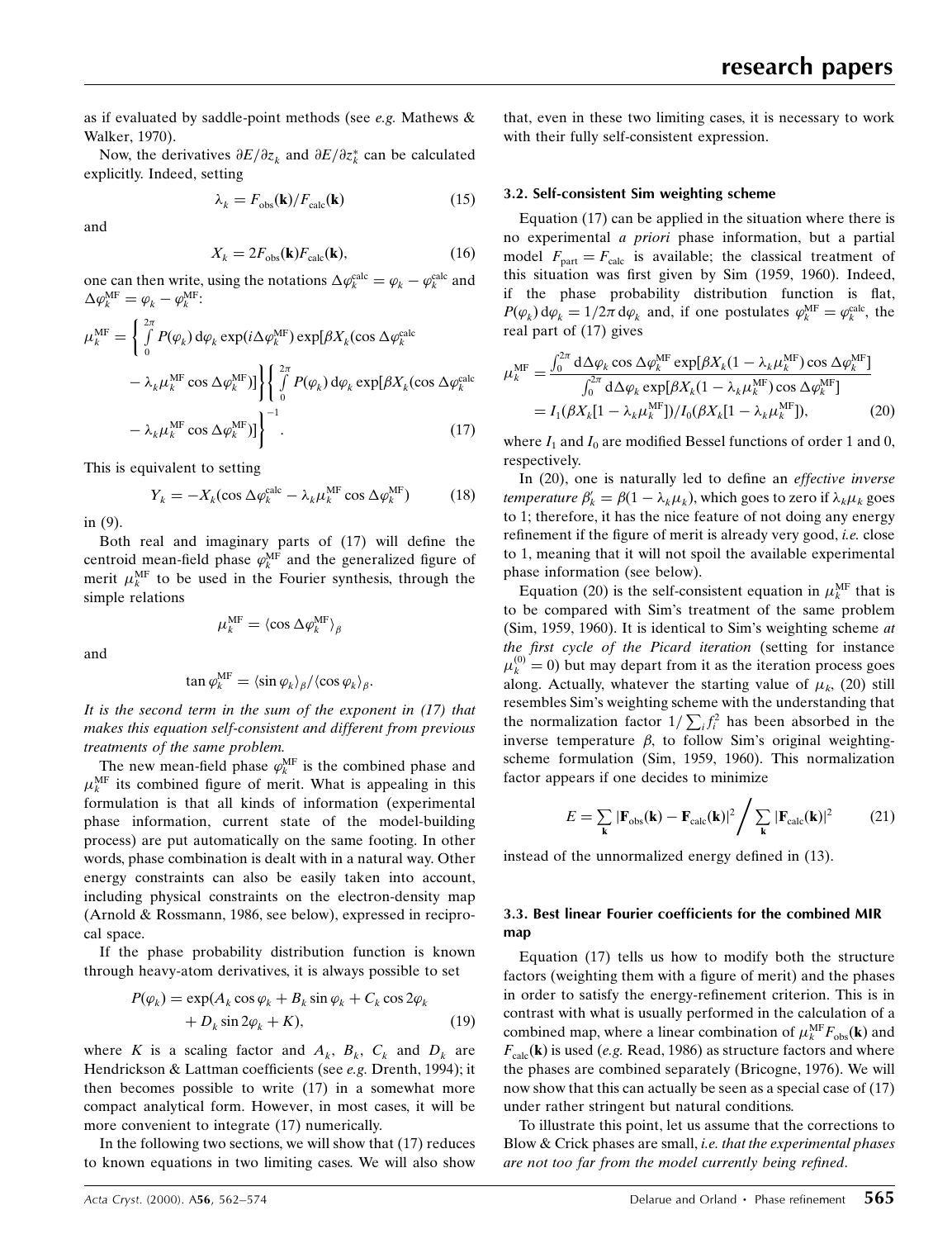Using the notation

$$
\delta \mu_k^{\text{MF}} = 1 - \lambda_k \mu_k^{\text{MF}} \tag{22}
$$

and assuming  $\delta \mu_k^{\text{MF}} \ll 1$ , which is to be expected if the experimental phases agree reasonably well with the ones derived from the model, *i.e.*  $\mu_k^{\text{MF}} \sim 1$ , (17) now reads

$$
\mu_k^{\text{MF}} = \frac{\int_0^{2\pi} P(\varphi_k) \, \text{d}\varphi_k \exp(i\Delta\varphi_k^{\text{MF}}) \exp(\beta X_k \delta \mu_k^{\text{MF}} \cos \Delta\varphi_k^{\text{MF}})}{\int_0^{2\pi} P(\varphi_k) \, \text{d}\varphi_k \exp(\beta X_k \delta \mu_k^{\text{MF}} \cos \Delta\varphi_k^{\text{MF}})}.
$$
\n(23)

Now this can be developed to first order in  $\delta \mu_k^{\text{MF}}$ , leading to

$$
\mu_k^{\text{MF}} = \mu_k^{\text{BC}} + \beta X_k \delta \mu_k^{\text{MF}} (\langle \cos^2 \Delta \varphi_k^{\text{MF}} \rangle - \langle \cos \Delta \varphi_k^{\text{MF}} \rangle^2)_{\beta=0},
$$
\n(24)

where it is the second moment of  $cos(\Delta \varphi_k^{\text{MF}})$  that appears in the first-order correction term. Again, the inverse temperature  $\beta$  controls the weight of the energy refinement. We note that, at the first cycle of Picard refinement, setting  $\mu_k^{(0)} = \mu_k^{\text{BC}}$ ,

$$
\mu_k^{\text{MF}} = \mu_k^{\text{BC}} + \beta X_k \sigma^2 (\Delta \varphi_k^{\text{MF}})_{\beta=0} (1 - \lambda_k \mu_k^{\text{BC}}), \qquad (25)
$$

where

$$
\sigma^{2}(\Delta \varphi_{k}^{\text{MF}})_{\beta=0} = (\langle \cos^{2} \Delta \varphi_{k}^{\text{MF}} \rangle - \langle \cos \Delta \varphi_{k}^{\text{MF}} \rangle^{2})_{\beta=0}
$$

$$
= \sigma^{2}(\Delta \varphi_{k}^{\text{BC}})
$$
(26)

is the width of the distribution of the cosine of the phase difference with  $\varphi_k^{\text{BC}}$ .

We recall that  $F_{obs}(\mathbf{k}) = \lambda_k F_{calc}(\mathbf{k})$  and  $X_k = 2F_{obs}(\mathbf{k})F_{calc}(\mathbf{k})$ from  $(15)$  and  $(16)$  and set

$$
D_k = 2\beta F_{\text{obs}}(\mathbf{k})^2 \sigma^2 (\Delta \varphi_k^{\text{BC}}), \tag{27}
$$

so the coefficients of the Fourier synthesis now read

$$
F_{\rm obs}(\mathbf{k})\mu_k^{\rm MF} = \mu_k^{\rm BC}(1 - D_k)F_{\rm obs}(\mathbf{k}) + D_k F_{\rm calc}(\mathbf{k}).\tag{28}
$$

This resembles what is usually performed during the refinement of a model, namely the coefficients of the Fourier synthesis (with  $\varphi_k^{\text{calc}}$ ) phases are usually taken to be a linear combination of  $\mu_k^{\text{BC}} F_{\text{obs}}(\mathbf{k})$  and  $F_{\text{calc}}(\mathbf{k})$  (Main, 1979; Read, 1986).

The problem of choosing the right  $D_k$  coefficient amounts to choosing the temperature. First of all, it might be advisable to work with normalized structure  $E$  factors rather than normal  $F$ ones. In this case, the relationship  $\langle E^2 \rangle = 1$  suggests that the inverse temperature should be chosen to be of order 1. Second, if  $\sigma^2(\Delta \varphi_k)_{BC} \ll 1$ , the weight  $D_k$  of  $F_{calc}(\mathbf{k})$  in the Fourier synthesis (28) is small, as it should be. We return to this problem in a following section in more detail  $(\S 3.5)$ .

However, whatever the choice of the temperature, even if the first-order expansion is justified, *i.e.* if the model and the experimental phases agree well,  $(25)$  is just the first iteration of a process that must be pursued until self-consistency is achieved. In fact, (24) can be solved quite simply and directly for  $\mu_k^{\text{MF}}$ .

In the general case where  $\varphi_k^{BC}$  departs significantly from  $\varphi_k^{\text{calc}}$ , the more general formula (17) is the one to be used for phase combination and refinement in its self-consistent version.

#### 3.4. Variational treatment and definition of a new target function: maximum-likelihood revisited

If the partition function  $Z$  is known, all the usual thermodynamic quantities can be calculated. For instance, using the convention  $k_B = 1$ , the energy, free energy and entropy read, respectively:

$$
U = -\partial \log Z / \partial \beta \tag{29}
$$

$$
\mathcal{F} = -1/\beta \log Z = U - TS \tag{30}
$$

$$
S = (U - \mathcal{F})/T. \tag{31}
$$

In particular, the free energy is interesting to compute explicitly since this is the quantity minimized by (9), as we will now show. Setting  $\log Z = \log Z^{\text{MF}}$ , we can write, starting from (5),

$$
\mathcal{F} = E^{\text{MF}} - \left[ \sum_{k} \mu_{k}^{\text{MF}} Y_{k}^{\text{MF}} + 1/\beta \log \int_{0}^{2\pi} P(\varphi_{k}) d\varphi_{k} \exp(-\beta Y_{k}) \right],
$$
\n(32)

where  $Y_k$  is defined as in (10). From this expression, one can immediately notice that the free energy  $\mathcal{F}$  bears a strong resemblance to the maximum-likelihood formalism (Bricogne, 1993, 1997; Murshudov et al., 1997).

Indeed, when  $Y_k$  is evaluated as in (18) for the model refinement case,

$$
Y_k = -X_k(\cos \Delta \varphi_k^{\text{calc}} - \lambda_k \mu_k^{\text{MF}} \cos \Delta \varphi_k^{\text{MF}}),
$$

and recalling  $X_k = 2F_{obs}(\mathbf{k})F_{calc}(\mathbf{k})$ , as defined in (16), we can compute  $E^{\text{MF}}$  from (13), and replace it in (32) to get

$$
\mathcal{F} = \sum_{k} -\mu_{k}^{\text{MF}2} F_{\text{obs}}(\mathbf{k})^{2} + F_{\text{calc}}(\mathbf{k})^{2} - 1/\beta \log \left[ \int_{0}^{2\pi} P(\varphi_{k}) \, d\varphi_{k} \times \exp(-\beta Y_{k}) \right].
$$
\n(33)

 $\beta^{\gamma}$  is the maximum likelihood of Murshudov *et al.* (1997), up to an additive constant that defines the origin of the free energy, if one sets  $\mu_k^{\text{MF}} = 1$  and  $\Delta \varphi_k^{\text{MF}} = 0$  in the exponential of the integral. This is because it is expressed here in the fully selfconsistent formalism [see also the discussion on (17), the selfconsistent analogue of the Sim weighting scheme]. The observed structure factors  $F_{obs}(\mathbf{k})$  are now weighted by their figure of merit  $\mu_k^{\text{MF}}$  implying that the free energy will decrease if the figure of merit increases as it should. The temperature has the following simple physical interpretation:

$$
\beta^{-1} = 2\sigma^2 (F_{\text{obs}}) + \Sigma_{\text{wc}},\tag{34}
$$

which takes into account the partial nature of the model through  $\Sigma_{wc}$  and the errors in the experimental measurements of  $F_{\text{obs}}$  (but see also our discussion on the choice of the temperature in the following section).

It is easy to check that one recovers (9) immediately through the condition  $\partial \tilde{\theta}/\partial \mu_k = 0$ . Hence, the best phase and the figure of merit are the ones that minimize the free energy F, which can be seen as a variational form of maximum likelihood.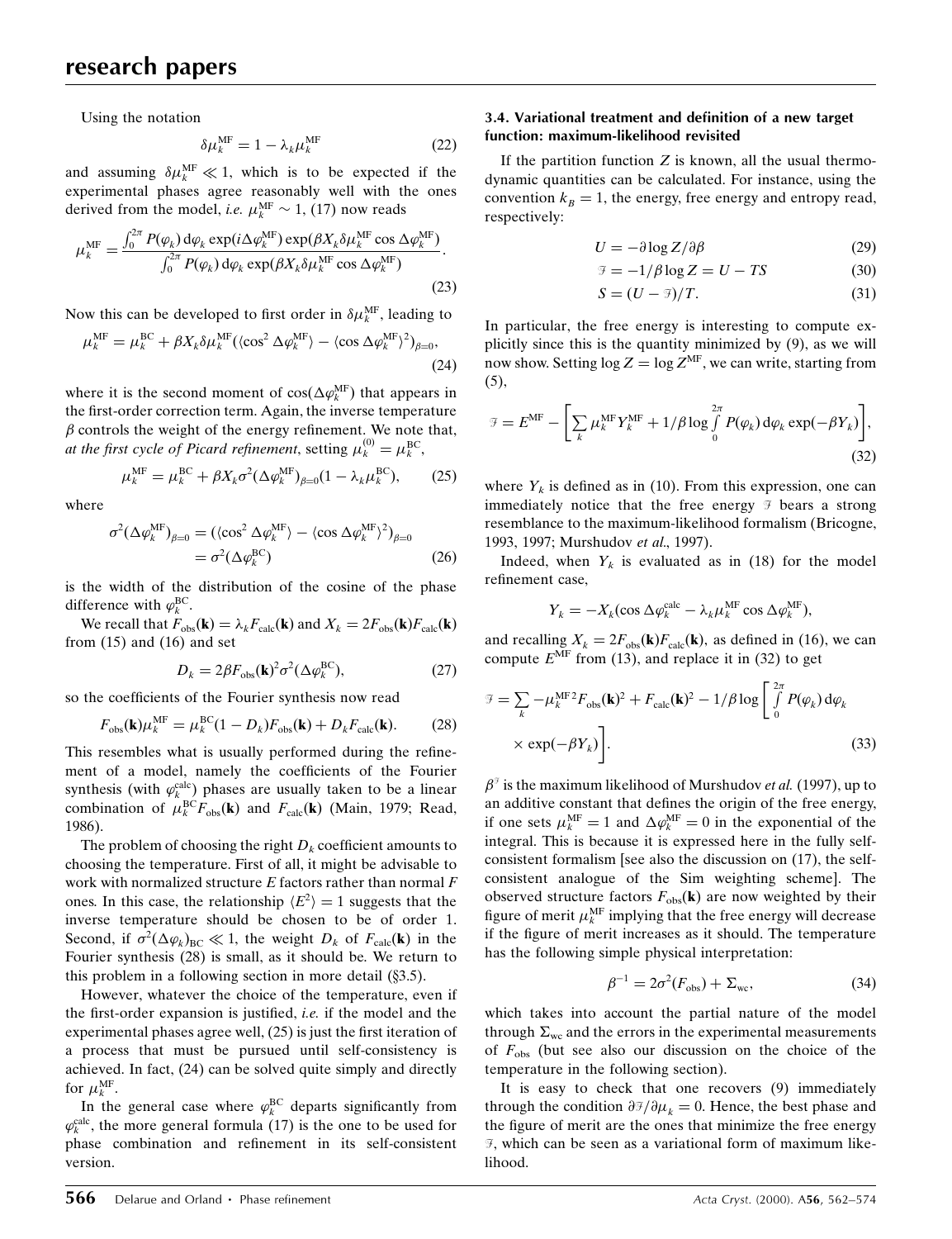It is also possible to calculate the free energy in the case of an energy function derived from the Sayre equation (see Appendix A), using equation (62) for  $Y_k$  and equation (32) for the free energy.

#### 3.5. Choice of temperature

To ascertain the role of the temperature parameter, we have attempted to see if there is any thermodynamic phase transition if one varies the temperature. To do so, the Jacobian of the exponent in (5) was calculated and minimization of its lowest eigenvalue with respect to the temperature was performed. It was found that there is no thermodynamic phase transition in the case of an energy given by (17). Therefore, there is no preferential choice of the temperature.

However, as already in use in the crystallographic community in different programs such as X-PLOR (Brunger et al., 1987), one could be tempted to choose the temperature such that the weight of the energy refinement is the same as the one coming from the experimental phase probability distribution function, in some sort of a null hypothesis as to the relative importance of the two terms.

In order to do so, we resort to the theory of linear response in thermodynamics, which states that the response coefficient to a perturbation in the order parameter is

$$
\chi = \beta \sigma^2 (\Delta \varphi_k^{\text{MF}}). \tag{35}
$$

Therefore, if one wants the restoring forces to be equivalent, it is sufficient to set

$$
\sigma^2 (\Delta \varphi_k^{\mathrm{BC}})_{\beta=0} = \sigma^2 (\Delta \varphi_k^{\mathrm{AD}})_{P(\varphi)=1/2\pi}
$$
 (36)

using notations introduced in equations (11), (12) and (26). This defines the temperature ensuring equivalence of information coming from experimental measurements on one side and from energy refinement on the other side.

Another alternative would be to set the specific heat  $C_v$  to a maximum as a function of temperature, *i.e.* to set  $\partial C_v/\partial \beta = 0$ . Using the classical relationship

$$
C_{v} = \beta^{2} \partial^{2} \log Z / \partial \beta^{2} = \beta^{2} (\langle E^{2} \rangle - \langle E \rangle^{2}), \tag{37}
$$

which follows from the definition  $C_v = \partial U/\partial T$ , the condition  $\partial C_v/\partial \beta = 0$  can be shown to give the following self-consistent equation:

$$
\beta = 2(\langle E^2 \rangle - \langle E \rangle^2) / (\langle E^3 \rangle - 3\langle E^2 \rangle \langle E \rangle + 2\langle E \rangle^3), \tag{38}
$$

where all the average quantities on the right-hand side of the equation have to be evaluated at the same temperature as the one specified on the left-hand side of the equation. The temperature at which  $C_v$  reaches its maximum is the one at which fluctuations are maximum and where the energy and the entropy compete most effectively.

## 4. Other energy functions formulated in reciprocal space

#### 4.1. General formalism

Energy functions that express real-space constraints but formulated in reciprocal space can be at least of three kinds, depending on the physical criterion that one wishes the map to satisfy: solvent flattening, the atomicity criterion (Sayre equation) and molecular averaging if there is more than one copy of the molecule in the asymmetric unit. All of these criteria can be expressed in the following general form (Arnold & Rossmann, 1986, and references therein):

$$
\mathbf{F}(\mathbf{h})_{\text{modified}} = \sum_{\mathbf{k}} \mathbf{F}_{\text{obs}}(\mathbf{k}) \mathbf{A}(\mathbf{h}, \mathbf{k}). \tag{39}
$$

From this, it is easy to construct an energy to be minimized:

$$
E = \sum_{\mathbf{h}} |\mathbf{F}_{\text{obs}}(\mathbf{h}) - \mathbf{F}_{\text{modified}}(\mathbf{h})|^2.
$$
 (40)

For solvent flattening,  $A(h, k)$  takes the form

$$
\mathbf{A}(\mathbf{h}, \mathbf{k}) = \mathbf{G}(\mathbf{h} - \mathbf{k}),\tag{41}
$$

where  $G(h)$  is the Fourier transform of the molecular envelope function.

For the Sayre equation, it is sufficient to set

$$
\mathbf{A}(\mathbf{h}, \mathbf{k}) = \mathbf{F}(\mathbf{h} - \mathbf{k}).\tag{42}
$$

For molecular averaging, one has

$$
\mathbf{A}(\mathbf{h}, \mathbf{k}) = 1/N \sum_{i=1}^{N} \mathbf{R}_i(\mathbf{h}, \mathbf{k}) \mathbf{T}_i(\mathbf{h}),
$$
(43)

where  $\mathbf{R}_i$  and  $\mathbf{T}_i$  are given by the rotations  $C_i$  and translations  $\mathbf{d}_i$  needed to superpose the different copies of the molecules present in the asymmetric unit (Rossmann, 1972, and references therein):

$$
\mathbf{T}_i(\mathbf{h}) = \exp(-2i\pi \mathbf{h} \cdot \mathbf{d}_i) \tag{44}
$$

$$
\mathbf{R}_i(\mathbf{h}, \mathbf{k}) = 1/U \int\limits_{U_i} \exp\{-2i\pi(\mathbf{k} - \mathbf{h}[C_i]) \cdot \mathbf{x}_i\} \, \mathrm{d}\mathbf{x}_i. \tag{45}
$$

The molecular averaging techniques developed in real space are extremely powerful, especially in the presence of some initial experimental phase information (Bricogne, 1976). However, they can be used just as well in reciprocal space. The formalisms (9) and (10) developed above indicates how to treat simultaneously the constraint of equal electron density in the different copies of the molecule in the asymmetric unit through equations  $(39)$ ,  $(40)$  and  $(43)–(45)$  and preliminary and partial phase information in the form of a phase probability distribution function.

It is possible to do the analytical calculation of the best phase and the figure of merits of each reflection in the case of the Sayre energy [equations (39), (40) and (42)], in the presence of external phase information [equation (9)]. The calculation proceeds essentially along the lines detailed above (see Appendix  $A$ ). The result is then a set of coupled equations to be solved simultaneously. The novelty here is that all structure factors entering the equations are weighted by their respective figure of merit, which are to be determined self-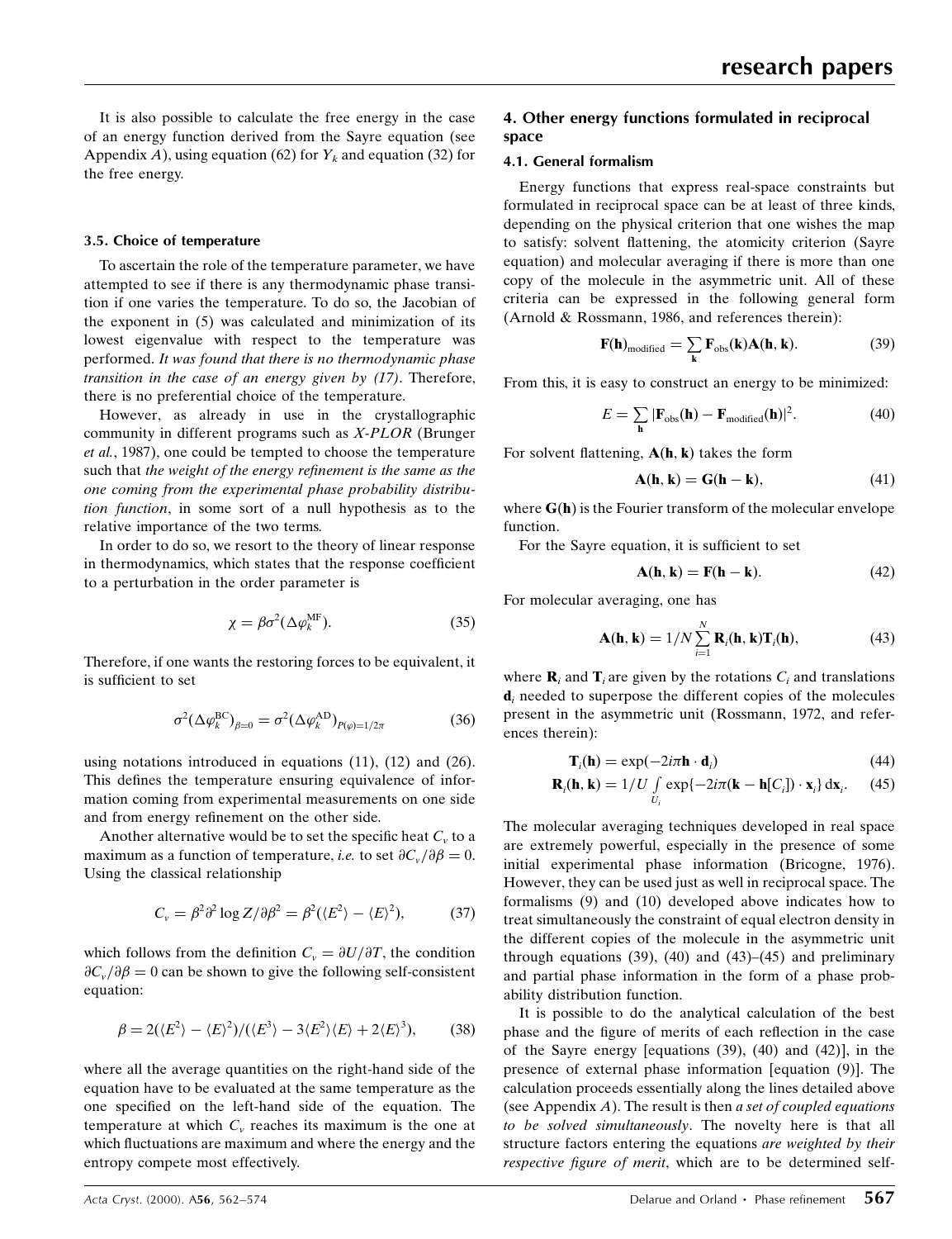consistently. This new treatment may then contribute in this respect to extend the power of direct methods beyond the field of small-molecule crystallography. The phase triplets and quartets also enter the equations, as expected (see Appendix A). If  $P(\varphi_k)$  reflects the phase distribution probability function coming from a SIR or a SIRAS experiment, one should recover the analytical results of Hauptman  $(1982a,b)$ . We have not attempted this, however, as it goes beyond the scope of this work. Instead, we have chosen to do a numerical study, where the mean-field equations are solved iteratively. In the following two sections, a few more details are given about the Sayre score and the envelope score and variations thereof, which will be used in the numerical tests presented below.

#### 4.2. Sayre score

The Sayre equation is the reciprocal-space equivalent of a simple relationship in real space,  $\rho(\mathbf{r}) \propto \rho^2(\mathbf{r})$ , which is valid for sharply peaked electron-density maps (the so-called atomicity condition). The Sayre equation reads (Sayre, 1952)

$$
\mathbf{F}(\mathbf{h}) = g(\mathbf{h}) \sum_{\mathbf{k}} \mathbf{F}(\mathbf{k}) \mathbf{F}(\mathbf{h} - \mathbf{k}), \tag{46}
$$

where  $g(h)$  is a spherically averaged resolution-dependent form factor, which is difficult to estimate analytically at low resolution.

Let us call  $\mathbf{F}_{S}(\mathbf{h})$  the right-hand side of this equation, ignoring the  $g(h)$  form factor.

$$
\mathbf{F}_S(\mathbf{h}) = \sum_{\mathbf{k}} \mathbf{F}(\mathbf{k}) \mathbf{F}(\mathbf{h} - \mathbf{k}), \quad i.e. \ \mathbf{F}(\mathbf{h}) = g(\mathbf{h}) \mathbf{F}_S(\mathbf{h}). \tag{47}
$$

If the  $g(h)$  function is a slowly varying function, these Sayre structure factors  $\mathbf{F}_{\mathcal{S}}(\mathbf{h})$  should scale well with the original  $\mathbf{F}(\mathbf{h})$ structure factors. Therefore, we ask for a high correlation coefficient between  $F(h)$  and  $F_S(h)$ . This has been been shown to work well in a simulated-annealing study of the same problem (Delarue, 2000), using an energy  $W_{\text{Savre}}$  such that

$$
W_{\text{Sayre}} = 1 - \text{Corr}(\mathbf{F}(\mathbf{h}), \mathbf{F}_{\text{S}}(\mathbf{h})),\tag{48}
$$

where  $Corr(A, B)$  stands for the correlation coefficient between vectors A and B:

$$
Corr(A, B) = (\langle AB \rangle - \langle A \rangle \langle B \rangle)
$$
  
 
$$
\times (\langle A^2 \rangle - \langle A \rangle^2)^{-1/2} (\langle B^2 \rangle - \langle B \rangle^2)^{-1/2}. \tag{49}
$$

It turns out that it is not necessary to calculate this correlation coefficient over the entire set of reflections but that a mere subset of the 1000 or so most intense ones are sufficient to obtain a very accurate Sayre score. To speed up the calculation of the energy  $W_{\text{Savre}}$ , the list of reflections  $\mathbf{k}(\mathbf{h})$  contributing to the summation in (46) is stored once and for all for each reflection **h**. We have found it easier to work with correlation coefficients rather than with residuals as in  $(40)$ .

Formally, trying to break down the sign ambiguity in the centrosymmetric space group  $\overline{P1}$  is equivalent to trying to break the phase-ambiguity problem in the SIR case in protein crystallography. It may be in order here to mention that there is a long history of using the Sayre equation to tackle this problem, which has recently regained attention (see Weinzierl et al., 1969; Coulter, 1971; Hendrickson, 1971; Giacovazzo & Siliqi, 1994).

#### 4.3. Envelope score

It is also possible to express in reciprocal space the a priori knowledge of the form of the electron density outside the protein, which should be constant and equal to zero. One way to express it is to impose  $\rho(\mathbf{r}) = \rho(\mathbf{r}) \text{Env}(\mathbf{r})$ , where Env(r) is the characteristic function of the envelope of the molecule; if  $G(k)$  is the Fourier transform of Env(r), one can define another energy criterion, in reciprocal space:

$$
W_{\text{env}} = 1 - \text{Corr}(\mathbf{F}(\mathbf{h}), \mathbf{F}_{\text{env}}(\mathbf{h}))
$$
 (50)

with the notation

$$
\mathbf{F}_{env}(\mathbf{h}) = \sum_{\mathbf{k}} \mathbf{F}(\mathbf{k}) \mathbf{G}(\mathbf{h} - \mathbf{k}) \tag{51}
$$

as defined in  $(39)$  and  $(41)$ .

Hence, one can try to minimize a combination of the two, controlled by the mixing parameter  $\eta$ :

$$
W_{\text{tot}} = \eta W_{\text{Sayre}} + (1 - \eta)W_{\text{env}}.\tag{52}
$$

Recent attempts to use the envelope information to break down the phase-ambiguity problem in the SIR case can be found in Gu et al. (1997) and Zheng et al. (1997).

#### 5. Three different test cases using the Sayre equation

## 5.1. Mean-field optimization techniques in  $P\bar{1}$

For simplicity, most of the numerical tests presented in this work were performed in the centrosymmetric P1 space group. where phases are constrained to take one of two values, 0 or  $180^\circ$ . Therefore, the integrals in (9) are actually a sum of only two terms, leading to the simple expression

$$
m(\mathbf{k}) = -\tanh\{\beta[\partial E/\partial m(\mathbf{k})]\}.
$$
 (53)

At  $T = 0$ ,  $m(\mathbf{k})$  can take only two values:  $+1$  or  $-1$  and it is the sign of the reflection **k**. At intermediate temperatures, it can take any value between  $-1$  and  $+1$ .

Alternatively, the same method could be used to decide which of the two phases  $\varphi_k^{(2)}$  and  $\varphi_k^{(1)}$  given by the Harker construct is the true one in the SIR method for each reflection. In this case, the phase  $\varphi_k$  of reflection k would be given by

$$
2\varphi_{\mathbf{k}} = (\varphi_{\mathbf{k}}^{(2)} + \varphi_{\mathbf{k}}^{(1)}) + m(\mathbf{k})(\varphi_{\mathbf{k}}^{(2)} - \varphi_{\mathbf{k}}^{(1)}).
$$
 (54)

It is possible to give a simple physical interpretation to (53) by drawing a formal comparison with the well known Ising spin system, in which now  $m(\mathbf{k})$  is the magnetization of a spin **k** interacting with an assembly of spins through the following bilinear energy:

$$
E = -\sum_{\mathbf{k}, \mathbf{k}'} J_{\mathbf{k}, \mathbf{k}'} m(\mathbf{k}) m(\mathbf{k}'). \tag{55}
$$

In the nearest-neighbour Ising-model system, the sum is restricted to those sites  $\mathbf{k}'$  that are close in space to  $\mathbf{k}$ , a condition that we denote by  $\mathbf{k}' \in N(\mathbf{k})$ . By convention, each pair interaction is counted only once in the sum.  $J_{k,k'}$  is the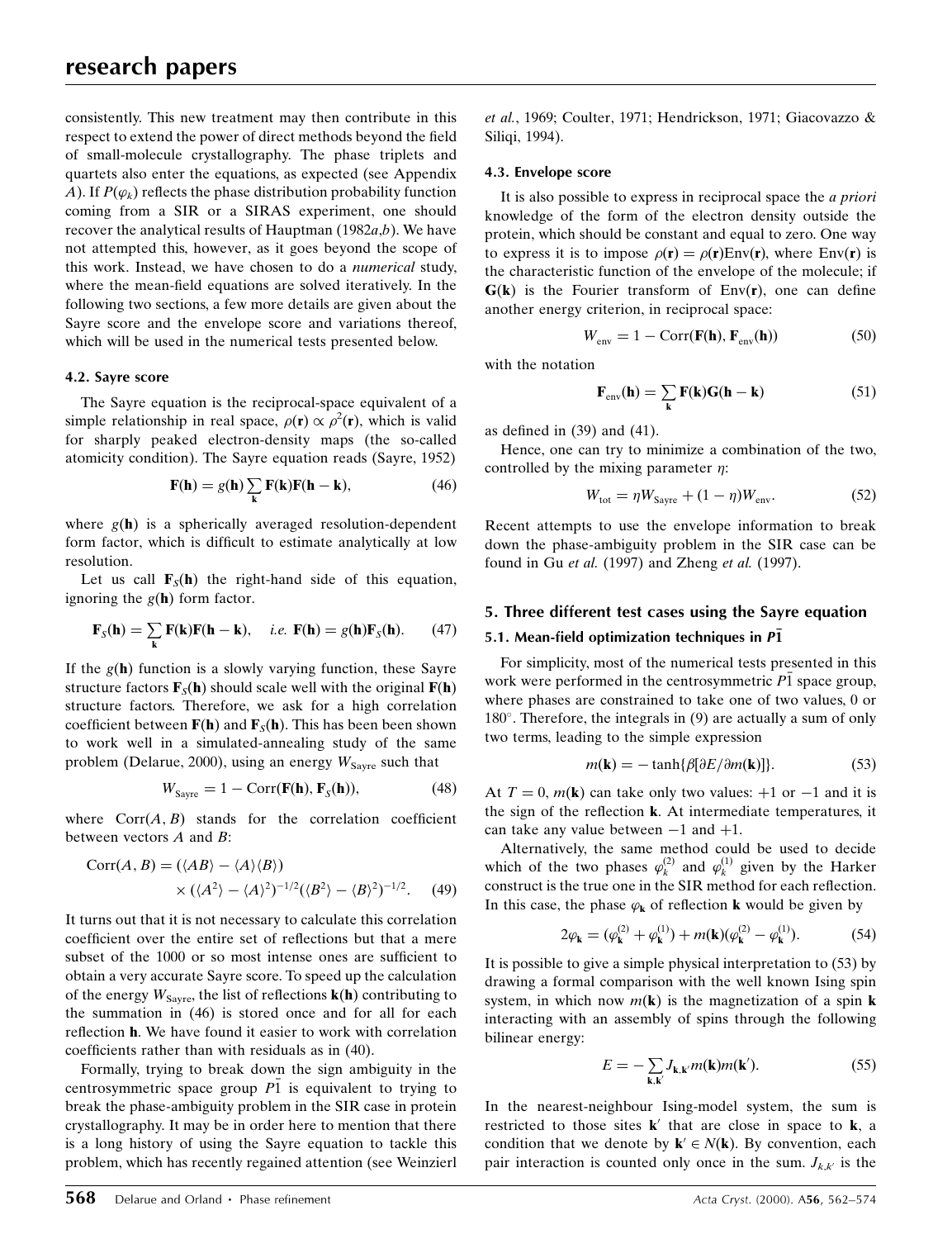coupling constant, which will be assumed here to be site independent, for simplicity, and equal to  $J (J > 0)$ .

Basically, the mean-field formula reads, in the absence of an external field (see for instance Reif, 1965),

$$
m(\mathbf{k}) = \tanh\left[\beta J \sum_{\mathbf{k}' \in N(\mathbf{k})} m(\mathbf{k}')\right] = -\tanh(\beta H_{\text{local}}),\qquad(56)
$$

where  $\beta = 1/k_B T$  is the inverse temperature and where  $H_{\text{local}} = -J \sum_{\mathbf{k}' \in N(\mathbf{k})} m(\mathbf{k}')$  is the local field, which is different for each spin  **and is sometimes called the mean field felt at** position k. One can check that (53) gives (56) directly by calculating explicitly the derivative of the energy  $E$  in (55).

Physically, the interpretation of (53) and (56) is straightforward: for a given temperature, a high positive (negative) value of  $H_{local}$  forces  $m(\mathbf{k})$  towards  $-1$  (+1), respectively. A low temperature (high value of  $\beta$ ) will increase the contrast between the two different possible values of  $m(\mathbf{k})$  and freeze  $m(\mathbf{k})$  into either one of them, depending essentially on the sign of  $H_{\text{local}}$ .

On a practical level, equation (53) was solved numerically, replacing  $E$  by  $W$  from equation (48) or (52) and evaluating the derivative numerically (Press et al., 1992). An entire update of the spin system (typically 1000 reflections) takes about 4±8 min CPU on a DEC alpha PWS500 workstation, with an EV6 CPU card, depending on whether the energy is defined by  $(48)$  or  $(52)$ .

In order to avoid oscillation problems and ensure convergence, only part of the corrections to the  $m(\mathbf{k})$  set of values is taken into account at each step, according to the scheme (the so-called Picard method)

$$
m(\mathbf{k})^{(n+1)} = m(\mathbf{k})^{(n)} + \gamma (m(\mathbf{k})^{\text{calc}} - m(\mathbf{k})^{(n)}), \tag{57}
$$

where *n* is the cycle number and  $m(\mathbf{k})^{\text{calc}}$  is given by the righthand side of  $(53)$ . Typically, a value of 0.10–0.20 was taken for  $\nu$  and 30–50 cycles were necessary to achieve convergence. We note in passing that (57) is nothing but a (relaxation) Langevin equation at zero noise and friction coefficient  $1/\nu$ . This is because (57) can be rewritten, taking into account (33), to give

$$
\frac{\partial m(\mathbf{k})}{\partial n} = -\gamma(\frac{\partial \mathcal{F}}{\partial m(\mathbf{k})}).
$$

This shows that  $\partial \mathcal{F}/\partial n$  is a *negative* number and it therefore guarantees that the free energy of the system will decrease along the iteration process.

#### 5.2. Protein and structure-factor calculations

Working in space group  $P\overline{1}$  is far less unnatural than it may seem at first glance; indeed, Berg and co-workers were able a few years ago to crystallize an equal mixture of a protein and its enantiomer in space group P1 (Berg & Goffeney, 1997); direct methods failed to find the solution of this crystal structure and molecular replacement was used to locate the natural enantiomer in the cell (Zawadzke & Berg, 1993). The protein used by these authors was rubredoxin, a small protein whose unnatural enantiomer was chemically synthesized. The same protein was used here, but with calculated structure factors, calculated using the CCP4 suite of programs (Colla-

borative Computational Project, Number 4, 1994). The  $\text{Zn}^{2+}$ metal ion was omitted to avoid any strong bias in the Patterson and to satisfy the hypothesis of equal atoms in the unit cell. Sometimes, errors were voluntarily added to simulate the effect of measurement errors. The resolution was limited to  $2.5$  Å. Calculations were performed with both raw structure factors and normalized E-value structure factors.

The crystallographic coordinates of rubredoxin were taken from the PDB (code 6rxn). The molecule was put in space group  $P1$  and care was taken that the packing was correct, *i.e.* that no crystallographically equivalent molecule would bump into any other molecule in the cell.

#### 5.3. Generalization of mean-field treatment to P1, with a (discrete) set of four phases

It is possible to simplify equation (9) if the phases are constrained to take only one of the four following values: 0, 90, 180,  $270^{\circ}$ , thereby providing a crude sampling of the set of phases in P1. This kind of sampling is also often used in smallmolecule crystallography and direct methods. In this case, the correlation coefficient in equation (49) has to be calculated in the complex plane, which can be performed by replacing every product  $AB$  by  $AB^*$ . Then equation (9) simplifies to

$$
\mu_k \cos \varphi_k^{\text{MF}} = -\sinh \beta Y_k^{(1)} / (\cosh \beta Y_k^{(1)} + \cosh \beta Y_k^{(2)}) \quad (58a)
$$

and

$$
\mu_k \sin \varphi_k^{\text{MF}} = -\sinh \beta Y_k^{(2)}/(\cosh \beta Y_k^{(1)} + \cosh \beta Y_k^{(2)}), \quad (58b)
$$

where

$$
Y_k^{(1)} = (\partial E/\partial z_k)_{\text{MF}} + (\partial E/\partial z_k^*)_{\text{MF}}
$$

and

$$
Y_k^{(2)} = i(\partial E/\partial z_k)_{\text{MF}} - i(\partial E/\partial z_k^*)_{\text{MF}}
$$

are both real numbers. The interpretation is the same as before: if  $Y_{k_{\infty}}^{(1)}$  is large, then  $m(\mathbf{k}) = \pm 1$  ( $\varphi_k^{\text{MF}} = 0$  or  $\pi$ ), whereas, if  $Y_k^{(2)}$  is large, then  $m(\mathbf{k}) = \pm i \left( \varphi_k^{\text{MF}} = \pm \pi/2 \right)$ .

#### 5.4. Overcoming wrongly biased phase probability distribution functions

Suppose phases are restricted to take one of only two values, with probabilities  $p_{\text{max}}$  and  $p_{\text{min}}$ , respectively  $(p_{\text{max}} = 1 - p_{\text{min}})$ . If there is no experimental error, then most likely the right phase will be the one for which the probability is maximum. However, what is the best choice of phases if errors are known to be present? If an energy function  $E$  is available, mean-field optimization can be used to discriminate between the two possible phases, even in the presence of a wrongly biased phase distribution function. Indeed, equation (9) reads in this case:

$$
m(\mathbf{k}) = -m_{\text{max}}(\mathbf{k}) \tanh[\beta m_{\text{max}}(\mathbf{k}) \partial E / \partial m(\mathbf{k}) + \alpha],\tag{59}
$$

where  $\alpha = 1/2 \log[(1-p_{\text{max}})/p_{\text{max}}]$ .

This indeed reduces to equation (53) if  $p_{\text{max}} = 1/2$ . If  $p_{\text{max}}$  is larger than 1/2, (59) tends to force  $m(\mathbf{k})$  to take the  $m_{\text{max}}(\mathbf{k})$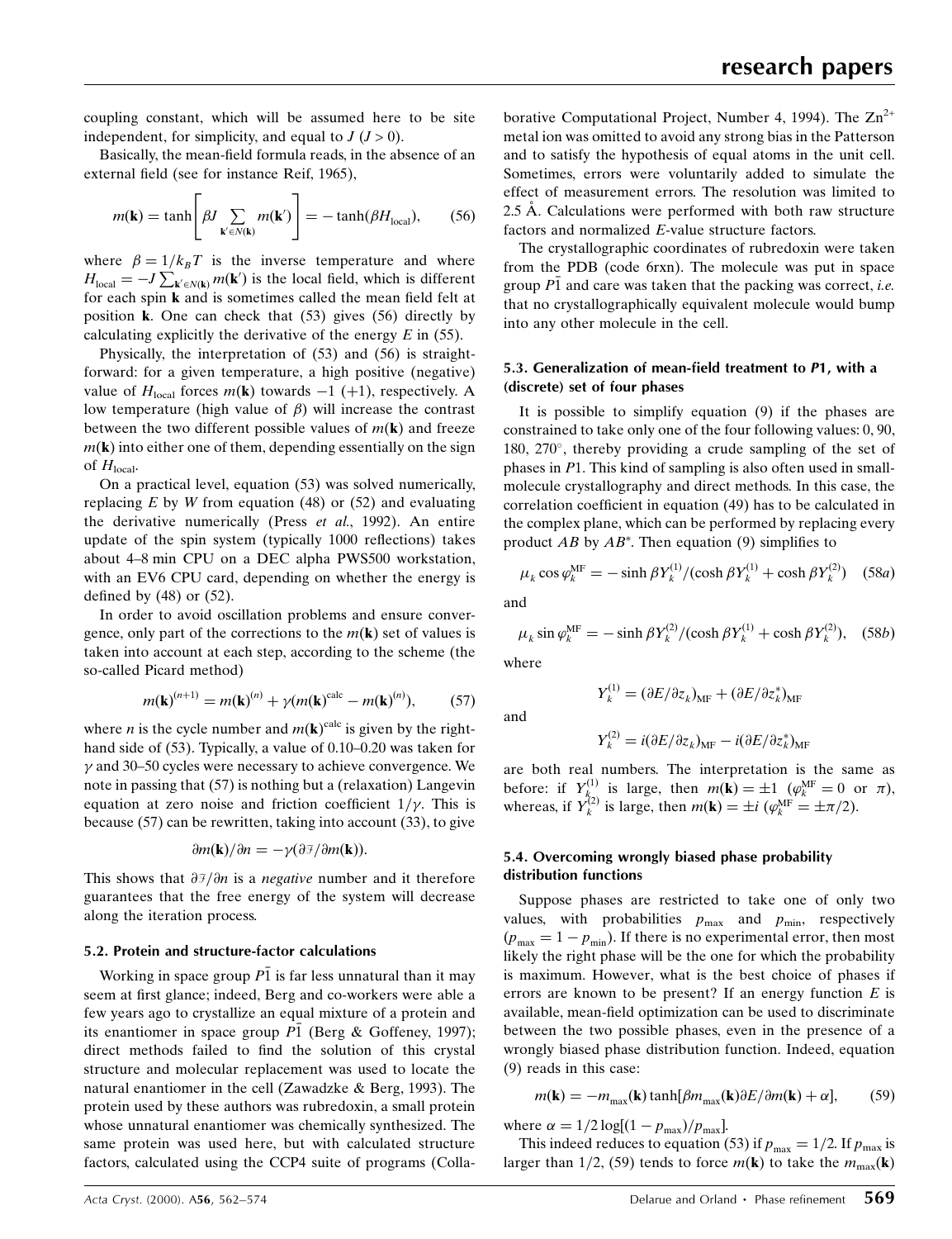value, as expected, through the  $\alpha$  term. If  $m_{\text{max}}(\mathbf{k})$  is not the true solution, then the term  $\partial E/\partial m(\mathbf{k})$  in (59) will tend to balance the  $\alpha$  term and reverse the choice of phases.

#### 6. Numerical results

## 6.1. Resolving phase ambiguity in the centrosymmetric  $\overline{P1}$ space group

In order to test the validity of the method, different percentages of the total number of reflections being refined had their phases voluntarily imposed to the right value throughout the optimization process. It was found that 10% of imposed phases is the minimum required to get a definite improvement of the phases (Fig. 1). At 0% of imposed phases, the algorithm does not find the right solution, meaning that the minimization of the energy criterion  $W_{\text{Sayre}}$  defined in (48) is not sufficient to break down the phase ambiguity.

The temperature at which the simulation was run is unimportant over the range that was tested since it only increases the contrast between the two opposite signs of the phase (Fig. 2); there was no thermodynamic phase transition in any of the simulations that were run. Actually, it is better to freeze the system at the end of the mean-field optimization by lowering the temperature in the last cycle, thereby forcing the system to adopt a value of either  $+1$  or  $-1$  for each phase. Adding the envelope information helped somewhat, with an optimum in the respective weights of the Sayre score and the envelope score as defined in  $(52)$  of 65 and 35%, respectively (Fig. 3).

Finally, the method was shown to be relatively robust with respect to experimental errors in the measurement of structure-factor moduli (data not shown). At low percentages of imposed phases, the final set of phases at which the system arrives depends somewhat on the initial configuration. But the



#### Figure 1

Mean-field optimization of phases at different percentages of imposed phases: from left to right 30, 25, 20, 15, 10% of imposed phases. 45 cycles were performed in each case with  $y = 0.1$  using equation (57). The quantity being minimized is the Sayre score  $W_{\text{Sayre}}$  (crosses), while the envelope score  $W_{env}$  (diamonds) and the percentage of correct phases (continuous line) are being monitored but not minimized.

general trend is that phase information is recovered as soon as 5-10% of phases are known and imposed (Fig. 4).

#### 6.2. Extension to other space groups

A possible extension of the method to  $P1$ , or any space group for that matter, was also tried in the course of this work. Here the phases are not constrained to take either of the two values  $0$  and  $180^\circ$ , but rather a discrete set of only four values, e.g. 0, 90, 180 and 270 $^{\circ}$ , using (58*a*) and (58*b*). In this case, (48) has to be redefined to work with complex numbers [basically, each product AB in (49) has to be changed into  $AB^*$ ]. The Sayre score of the right solution is then only about 0.30, instead of 0.06 in  $\overline{P1}$ . Therefore, there is insufficient contrast between the right and wrong scores of the Sayre energy defined in (48), when one goes to the complex plane. Further tests were not pursued. Other energy functions would be needed to tackle this problem in space group P1 if there is no other phase information available.

#### 6.3. Overcoming errors in biased probability distribution functions

To illustrate further the potentiality of the method, the following test was performed, in which a priori probabilities for the two possible phases were made unequal (0.6 vs 0.4 in this particular example). However, errors were also deliberately introduced in the process; for instance, 80% of the phases were assigned a probability of 0.6 to their right value and 0.4 to their wrong value, whereas, for the remaining 20%, the probability assignment was reversed. In other words, for those reflections, the phase for which the probability was the highest was the wrong one, *i.e.*  $s_{\text{max}} = s_{\text{wrong}}$  and  $s_{\text{min}} = s_{\text{right}}$ . At the beginning of the simulation, phases were assigned according to  $s = s_{\text{max}}$ . Then, phases were refined according



#### Figure 2

Influence of the temperature on mean-field minimization, at 15% of imposed phases. The simulations were also performed with different starting configurations. Seven different temperatures are presented, covering the thermodynamic phase transition determined by Monte Carlo techniques (Delarue, 2000), *i.e.* from  $0.0005$  to  $0.00001$  (left to right).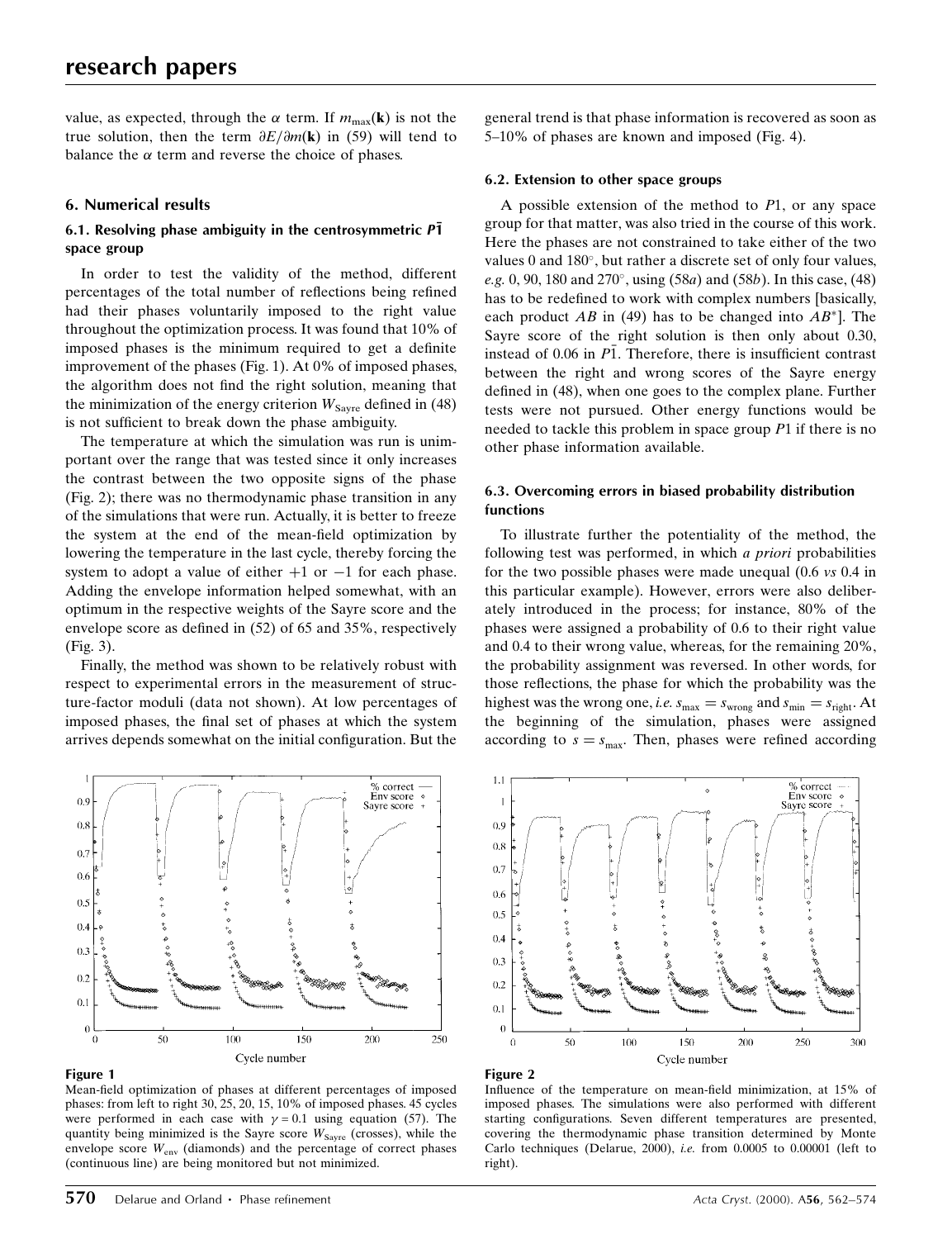to (59), at different temperatures. For a given range of temperature, the Sayre energy being minimized allowed us to partially overcome the errors deliberately introduced and a definite phase improvement was observed (Fig. 5).

## 7. Discussion

There are at least two problems in phase refinement in protein crystallography. One is the definition of an energy function for which the right solution is the absolute minimum, with an energy spectrum such that the 'native' configuration is well detached from all the other (wrong) ones. In the absence of experimental phase information, such a criterion does not exist to our knowledge, meaning that it would be hopeless to refine one trial configuration against any existing energy criterion (see Baker et al., 1993). Knowledge of the shape of the molecule can help but is not usually available in real cases. In recent work, the Terwilliger  $\sigma_R^2$  index (Terwilliger, 1999) proved successful to break the phase ambiguity using multistart Monte Carlo simulations (Delarue, 2000). One interesting idea would be to impose chain connectivity in the final map, as suggested by Baker et al. (1993). Some steps along these lines for low-resolution phasing have been attempted recently (Lunin et al., 1999). Needless to say, mean-field optimization might be used with any kind of new and effective criterion to select good maps vs bad ones. All one has to do is to calculate  $\partial E/\partial z_k$  (even numerically) and plug it in equation (9).

In the absence of any phase probability bias, the mean-field optimization technique using the Sayre-energy criterion proved successful in the case where at least 5-10% of the phases are known and imposed to their correct value. This seems of limited use at first sight. However, one could argue



## Figure 3

Influence of the  $\eta$  mixing parameter in equation (52) defining the proportions of the envelope and Sayre scores being minimized in mean field optimization. From left to right, the  $\eta$  value is varied from 5 to 80% in steps of 5%, and the system is submitted to 45 cycles of optimization. The optimum is between 30 and 50%. The percentage of correct phases (continuous line) is presented as well as the envelope score  $W_{env}$ (diamonds) and the Sayre score  $W_{\text{Savre}}$  (crosses).

that imposing 10% of the phases is actually easy to do in the SIR method, provided that the space-group system allows for that many centric reflections. Preliminary tests in space group  $P2_12_12_1$  did converge to the right solution readily (data not shown). Moreover, the set of imposed phases could come from experimentally determined phases for some reflections (Weckert & Hummer, 1997; Shen, 1998). Test calculations and results of phase refinement using the Sayre equation and a handful of imposed phase reflections have already been reported for protein crystallography (Mo et al., 1996). These methods might become more widely used in the near future.

In addition, mean-field optimization techniques were able to partially overcome phase probability distribution functions plagued with some errors, with a portion of the reflections (up to  $30-40\%$ ) wrongly biased.

The second difficulty is to treat in the same general formalism both energy refinement and phase probability distribution functions and to ensure that the entire phase space is being explored, avoiding false (local) minima. While energy functions can be expressed in both real and reciprocal spaces, the phase probability distribution functions are obviously expressed in reciprocal space only. Usually, this leads to alternate cycles of map improvement and model building and then further model refinement, in both direct and reciprocal spaces, respectively (Podiarny et al., 1987; Main, 1990). We show here that it is possible to work only in reciprocal space. Indeed, mean-field optimization techniques provide a natural and elegant way to do it, effectively leading to an analytical solution giving the best phase and best weight for each reflection. The idea would be then to solve the mean-field selfconsistent equations directly by the Picard method for each reflection and, once (almost) perfect phases have been recovered, to use automatic map building procedures (Perrakis et al., 1999) to get an atomic model of the molecule.

Why mean-field optimization? Historically, mean-field theory dates back to P. Weiss a century ago; it was devised to



#### Figure 4

Final percentage of correct phases obtained after 40 cycles of mean-field optimization ( $y$  axis) for different percentages of imposed phases  $(x \text{ axis})$ . 15 different initial configurations are presented. The mixing parameter  $\eta$ was set to 0.40 and the temperature at 0.0001.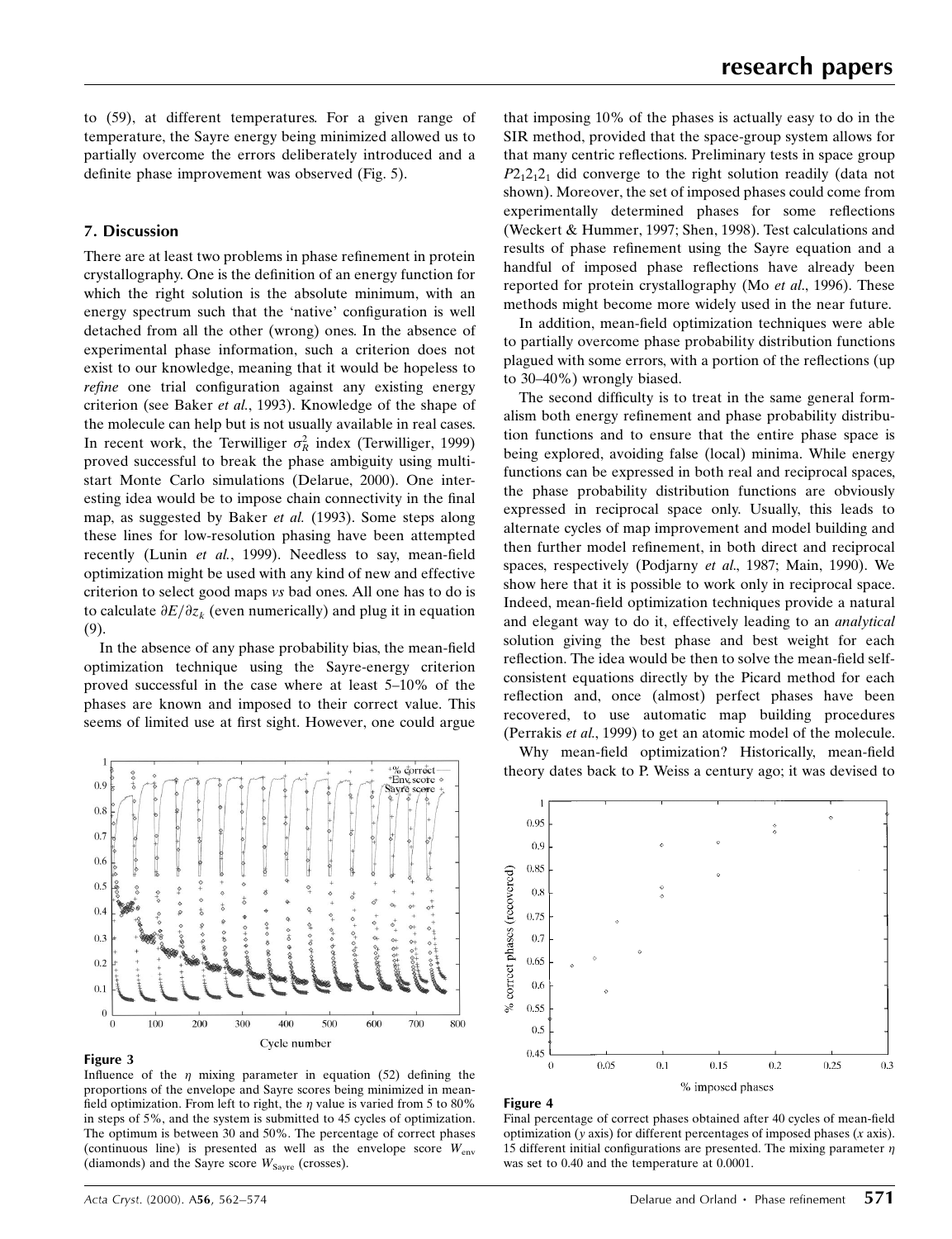solve some simple problems in condensed-matter physics, e.g. systems of interacting magnetic spins (Reif, 1965). It was successful in many cases presented in classical textbooks (Hertz et al., 1991; Chaikin & Lubensky, 1995). What makes it particularly appealing is that it can be applied to a whole range of problems involving interacting particles, where it represents the simplest possible full analytical treatment [see e.g. Koehl & Delarue (1996) for an application to molecular homology modelling]. It is, in principle, the method of choice to be tried first, especially if the range of fluctuations of the order parameter, *i.e.* the correlation length, is less than the range of interaction of the particles. Its validity and robustness is especially good if each particle interacts with many neighbours, because in this case the notion of 'mean field' is clearly relevant and effective [see equation (56)]. Indeed, it consists in replacing all pairwise interactions by a 'local field' felt by each spin; this 'local field' is not known at the beginning of the calculation but refined using the self-consistent mean-field equation until convergence is achieved. Its immense advantage is that all the phase space is explored at once.

In the case of phase refinement, mean-field optimization is exact, since the energy being refined is quadratic. It leads to a new view of phase combination which should prove crucial in tough cases of model refinement, especially for very large macromolecular complexes such as ribosomes or eukaryotic RNA polymerases.

## 8. Conclusions

The formalism presented in this paper allows one to treat simultaneously experimental phase information, as given by a probablity distribution function, and refinement of an energy expressed in reciprocal space. The equations have all the necessary requirements that one might expect from them:



#### Figure 5

Overcoming wrongly biased probability distributions in P1, with a proportion of wrongly biased reflections increasing from 10 to 40% by steps of 10% (left to right). 20 cycles of refinement were performed in each case, using equation (57) and  $v = 0.25$ . Three temperatures have been tried and are presented, namely  $T1 = 0.0003$ ,  $T2 = 0.0001$  and  $T3 = 0.00003$  and the relative probabilities of the wrong and right phase signs was set at  $p_{\min} = 0.4$  ( $p_{\max} = 0.6$ ) in equation (59).

they reduce to the Blow & Crick (1959) treatment at high temperature, they are similar to the Sim (1959, 1960) weighting scheme for a flat distribution probability function in the presence of a partial model and a first-order expansion of phase refinement in the presence of a reasonably good model gives the expected form for the weighted Fourier synthesis to be performed. However, they go beyond all these particular situations and provide the framework to do phase refinement in general, in the presence of any energy function. Numerical tests have been successfully implemented, aimed primarily at breaking the phase-ambiguity problem in P1 or in the SIR method of protein crystallography with the help of the Sayre equation.

In addition, we show in Appendix  $A$  how the mean-field equations naturally lead to the use of figures of merit in direct methods and how to calculate them  $(i.e.$  using the Sayre equation).

We found the framework of thermodynamics enlightening in at least two instances: first, we could show the formal equivalence of minimizing the free energy of the system and the so-called maximum-likelihood prescription, at least in the case of model refinement. However, we must stress that in this case, as in all the other examples of applications examined in this work, our treatment has an additional term to impose selfconsistency. Second, mean-field formalism also allows a fruitful discussion on the weight to be given to the energy refinement, *vs* the experimental phase information, through completely general classical thermodynamics arguments.

## APPENDIX A

## The case of phase refinement using the Sayre equation

Here we present the explicit mean-field equations in the case of the minimization of the Sayre energy W, where normalized structure factors  $E_{\mathbf{k}}$  have been used:

$$
W = \sum_{k} \left( z_{k} E_{k} - \sum_{h} z_{h} z_{k-h} E_{h} E_{k-h} \right)
$$

$$
\times \left( z_{k}^{*} E_{k} - \sum_{l} z_{l}^{*} z_{k-l}^{*} E_{l} E_{k-l} \right)
$$

$$
= \sum_{k} A_{k} A_{k}^{*}.
$$
(60)

First we need to calculate the two derivatives  $\partial W/\partial z_k$  and  $\partial W / \partial z_k^*$ :

$$
\partial W/\partial z_{k} = E_{k}A_{k}^{*} - 2\sum_{h} A_{h}^{*}z_{h-k}E_{k}E_{h-k}
$$
  
\n
$$
= z_{k}^{*}E_{k}E_{k} - 2E_{k}\sum_{l} z_{l}^{*}z_{l-k}E_{l-k}E_{l}
$$
  
\n
$$
- E_{k}\sum_{l} z_{l}^{*}z_{k-l}^{*}E_{k-l}E_{l}
$$
  
\n
$$
+ 2\sum_{l} \sum_{h} z_{l}^{*}z_{h-l}^{*}z_{h-k}E_{h-k}E_{k}E_{l}E_{h-l}
$$
  
\n
$$
= z_{k}^{*}E_{k}^{2} - 3E_{k}\sum_{l} z_{l}^{*}z_{k-l}^{*}E_{l-k}E_{l}
$$
  
\n
$$
+ 2\sum_{h} \sum_{l} z_{l}^{*}z_{h-l}^{*}z_{h-k}E_{k}E_{l}E_{h-l}E_{h-k}. \qquad (61)
$$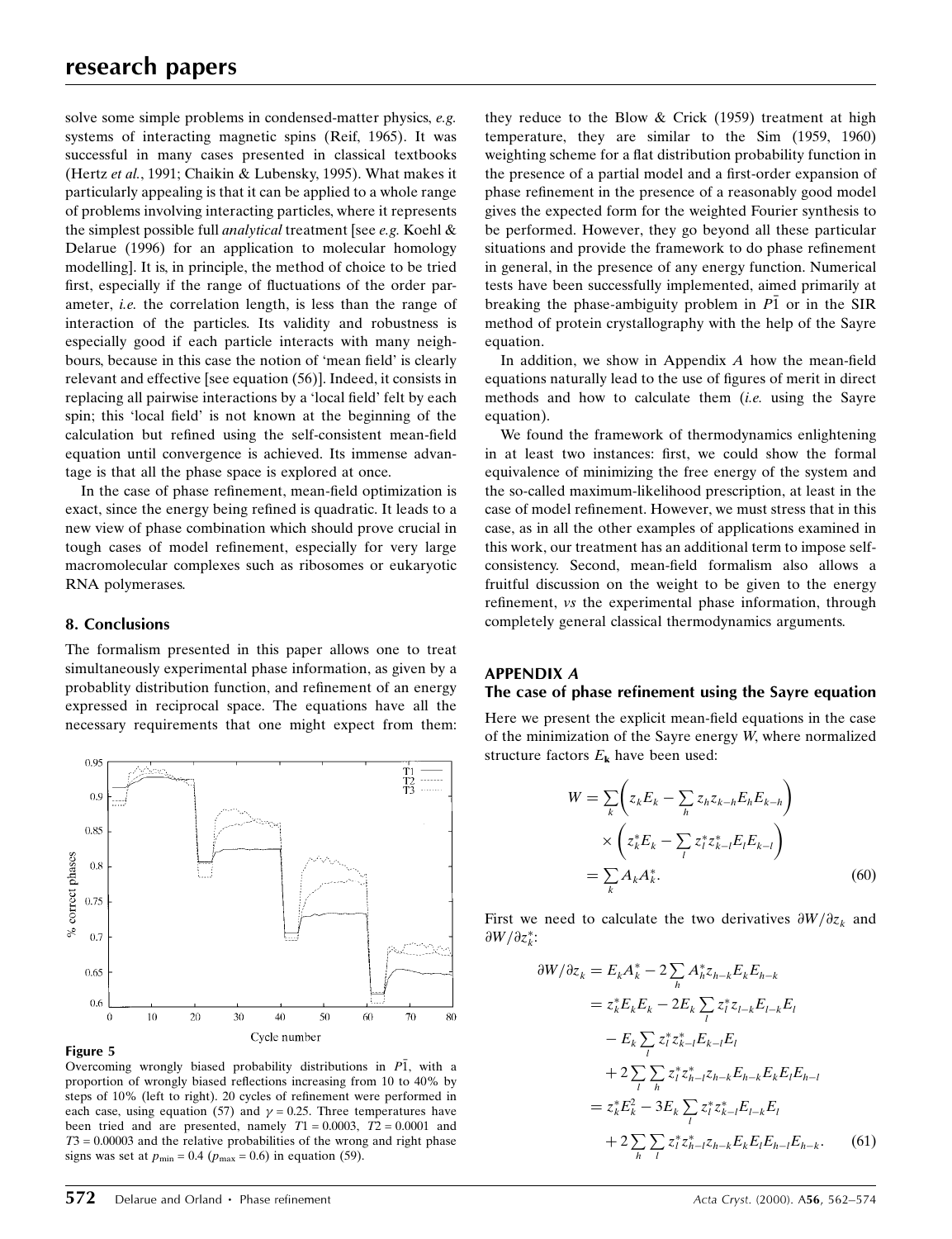Then, using  $z_{l-k} = z_{k-l}^*$ ,  $z_{h-k} = z_k^*$  $\sum_{k=h}^{*}$  and  $\partial W/\partial z_k^* =$  $\{\partial W/\partial z_k\}^*$ , one can again write (9) as

$$
\mu_k^{\text{MF}} = \frac{\int_0^{2\pi} P(\varphi_k) \, \text{d}\varphi_k \, \text{exp}(i \Delta \varphi_k^{\text{MF}}) \, \text{exp}(-\beta Y_k)}{\int_0^{2\pi} P(\varphi_k) \, \text{d}\varphi_k \, \text{exp}(-\beta Y_k)},
$$

with the understanding that

$$
Y_k = \mu_k E_k^2 \cos \Delta \varphi_k^{\text{MF}} - 3E_k \sum_l \mu_l \mu_{k-l} E_{k-l} E_l \cos \psi_{k,l}
$$
  
+ 
$$
2E_k \sum_h \sum_l \mu_l \mu_{h-l} \mu_{k-h} E_l E_{l-h} E_{k-h} \cos \Phi_{h,k,l}, \qquad (62)
$$

where all the quantities in the exponential are to be evaluated at the mean-field point MF and where we have used the following notations involving the so-called triplet and quartet invariants:

$$
\psi_{k,l} = \varphi_l^{\text{MF}} + \varphi_{k-l}^{\text{MF}} - \varphi_k
$$

and

$$
\Phi_{h,k,l} = \varphi_l^{\text{MF}} + \varphi_{h-l}^{\text{MF}} + \varphi_{k-h}^{\text{MF}} - \varphi_k. \tag{63}
$$

This leads to the following free energy being minimized:

$$
\mathcal{F} = \sum_{k} \left\{ \mu_{k} E_{k} \sum_{l} \mu_{l} \mu_{k-l} E_{k-l} E_{l} \cos \psi_{k,l}^{\text{MF}} - \mu_{k} E_{k} \sum_{h} \sum_{l} \mu_{l} \mu_{h-l} \mu_{k-h} E_{l} E_{l-h} E_{k-h} \cos \Phi_{h,k,l}^{\text{MF}} - 1/\beta \log \left[ \int_{0}^{2\pi} P(\varphi_{k}) \, d\varphi_{k} \exp(-\beta Y_{k}) \right] \right\}.
$$
 (64)

In this equation, the sums on the h and l (but not on k) indices could be restricted to the top 1000 or so most intense reflections only.  $\psi_{k,l}^{\text{MF}}$  and  $\Phi_{h,k,l}^{\text{MF}}$  are evaluated as in (63) but with  $\varphi_k = \varphi_k^{\text{MF}}.$ 

## APPENDIX B

#### The case of phase refinement using solvent flattening

For solvent flattening, the formalism would be very similar [see equations  $(39)-(42)$  in the main text]. Here we only quote the results:

$$
Y_k = \mu_k E_k^2 \cos \Delta \varphi_k^{\text{MF}} - 2E_k \sum_l \mu_l E_l G_{k-l} \cos(\varphi_k - \varphi_l^{\text{MF}} - \theta_{k-l})
$$
  
+ 
$$
E_k \sum_l \mu_l E_l \Gamma_{k,l} \cos(\varphi_k - \varphi_l^{\text{MF}} - \Theta_{k,l}),
$$
 (65)

where  $G_k \exp(i\theta_k)$  is the Fourier transform of the envelope function  $Env(r)$ , and where the quantity

$$
\Gamma_{k,l} \exp(i\Theta_{k,l}) = \sum_{h} G_{h-l} G_{k-h} \exp i(\theta_{k-h} - \theta_{h-l}) \tag{66}
$$

can be calculated once and for all before the main calculation. The free energy then simplifies to

$$
\mathcal{F} = \sum_{k} \left\{ \mu_{k} E_{k} \sum_{l} \mu_{l} E_{l} G_{k-l} \cos(\varphi_{k}^{\text{MF}} - \varphi_{l}^{\text{MF}} - \theta_{k-l}) - 1/\beta \log \left[ \int_{0}^{2\pi} P(\varphi_{k}) d\varphi_{k} \exp(-\beta Y_{k}) \right] \right\}.
$$
 (67)

Thanks are due to P. Alzari for his encouragement and to Ph. Dumas and J. Navaza for helpful comments on the manuscript.

#### References

- Arnold, E. & Rossmann, M. G. (1986). Proc. Natl Acad. Sci. (USA), 83, 5489±5493.
- Baker, D., Krukowski, A. E. & Agard, D. A. (1993). Acta Cryst. D49, 186±192.
- Berg, J. M. & Goffeney, N. W. (1997). Methods Enzymol. 276, 619±627.

Blow, D. M. & Crick, F. H. C. (1959). Acta Cryst. 12, 794-802.

- Bricogne, G. (1976). Acta Cryst. A32, 832-845.
- Bricogne, G. (1993). Acta Cryst. D49, 37-60.
- Bricogne, G. (1997). Methods Enzymol. 276, 361-423.
- Brunger, A. T., Kuriyan, J. & Karplus, M. (1987). Science, 235, 458±460.
- Chaikin, P. M. & Lubensky, T. C. (1995). Principles of Condensed Matter Physics. Cambridge University Press.
- Collaborative Computational Project, Number 4 (1994). Acta Cryst. D50, 760-763.
- Coulter, C. L. (1971). Acta Cryst. B27, 1730-1740.
- Delarue, M. (2000). Acta Cryst. A56, 554-561.
- Drenth, J. (1994). Principles of Protein X-ray Crystallography. Berlin: Springer Verlag.
- Giacovazzo, C. & Siliqi, D. (1994). Acta Cryst. A50, 503-510.
- Gu, Y. X., Zheng, C. D., Zhao, Y. D., Ke, H. M. & Fan, H. F. (1997). Acta Cryst. D53, 792-794.
- Hauptman, H. (1982a). Acta Cryst. A38, 289-294.
- Hauptman, H. (1982b). Acta Cryst. A38, 632-641.
- Hendrickson, W. A. (1971). Acta Cryst. B27, 1474-1475.
- Hertz, J. A., Krogh, A. & Palmer, R. G. (1991). Introduction to the Theory of Neural Computation. New York: Addison-Wesley.
- Khachaturyan, A., Semenovskaya, S. & Vainshtein, B. (1981). Acta Cryst. A37, 742-754.
- Koehl, P. & Delarue, M. (1996). Curr. Opin. Struct. Biol. 6, 222-226.
- Lunin, V. Y., Lunina, N. L. & Urzhumtsev, A. G. (1999). Acta Cryst. A55, 916-925.
- Main, P. (1979). Acta Cryst. A35, 779-785.
- Main, P. (1990). Acta Cryst. A46, 372-377.
- Mathews, J. & Walker, R. L. (1970). Mathematical Methods for Physics. New York: W. A. Benjamin.
- Mo, F., Mathiesen, R. H., Hauback, B. C. & Adman, E. T. (1996). Acta Cryst. D52, 893-900.
- Murshudov, G., Vagin, A. A. & Dodson, E. J. (1997). Acta Cryst. D53, 240-255.
- Negele, J. W. & Orland, H. (1987). Quantum Many-Particle Systems. Lecture Notes and Reprint Series. Frontiers in Physics, Vol. 68. New York: Addison Wesley.
- Perrakis, A., Morris, R. & Lamzin, V. S (1999). Nature Struct. Biol. 6, 458±462.
- Podjarny, A. D., Bhat, T. N. & Zwick, M. (1987). Annu. Rev. Biophys. Bioeng. 16, 351-373.
- Press, W. H., Flannery, B. P., Teukolsky, S. A. & Vetterling, W. T. (1992). Numerical Recipes: the Art of Scientific Computing, 2nd ed. Cambridge University Press.

Read, R. (1986). Acta Cryst. A42, 140-148.

- Reif, F. (1965). Fundamentals of Thermal and Statistical Physics. New York: McGraw Hill.
- Rossmann, M. G. (1972). The Molecular Replacement Method. New York: Gordon and Breach.

Sayre, D. (1952). Acta Cryst. 5, 60-65.

- Semenovskaya, S., Khachaturyan, K. A. & Khachaturyan, A. G. (1985). Acta Cryst. A41, 268-273.
- Shen, O. (1998). Phys. Rev. Lett. 80, 3268-3272.